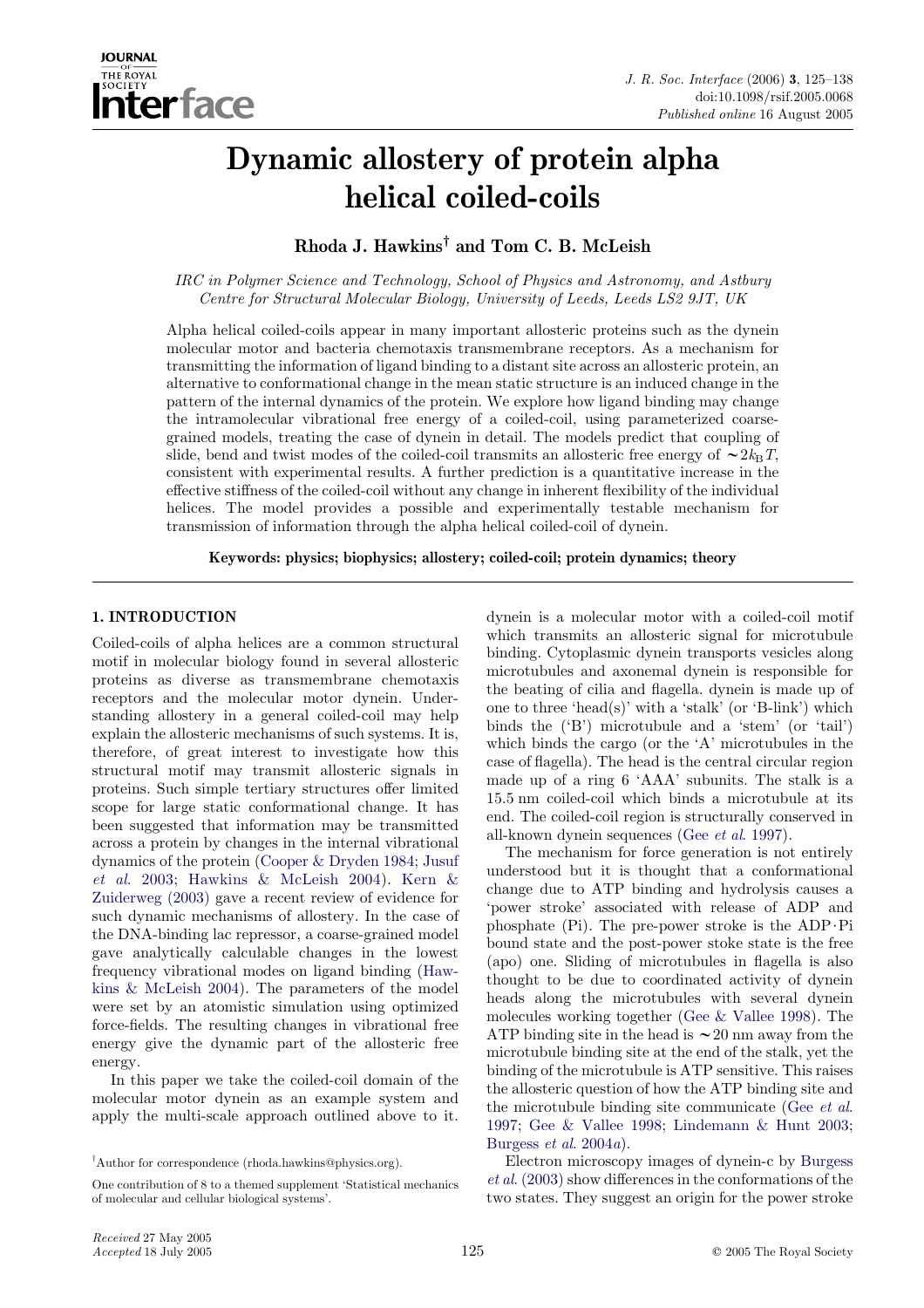<span id="page-1-0"></span>

Figure 1. (a) Mean conformations of  $ADP \cdot Vi$  and apo dyneinc molecules. (b) Distribution of stalk tip positions. Figure reprinted from [Burgess](#page-12-0)  $et \ al.$  (2004a) with permission from Elsevier.

and, significantly for the present work, suggest that the stem and stalk are flexible and that the stiffness of the stalk changes depending on the nucleotide binding state. Figure 1 shows the two states of dynein with and without  $ADP \cdot Vi$  (thought to mimic the ADP.Pi bound state pre-power stroke). Alignment of the stems in the images suggests a mean static displacement of 15 nm of the tip of the stalk. As well as this static conformational change the apparent flexibility of the stem and stalk was investigated. The stalk chord angle standard deviation in the ADP $\cdot$ Vi bound state is 20 $^{\circ}$  compared with 11 $^{\circ}$  in the apo (without  $ADP \cdot Vi$ ) state. This apo state is the state that has a higher affinity for the microtubule. One interpretation of these observed changes in standard deviation is a change in flexibility of the stalk (though there may be contributions to the scatter from artefacts of the adsorption onto the carbon surface).

Such suggested changes in flexibility support our hypothesis that the allostery is dominated by changes in the vibrational free energy of the coiled-coil. We develop coarse-grained models, which we solve analytically to calculate these changes in vibrational free energy. We consider the relative slide of the helices, their bend and twist modes and the coupling between them. We model the binding of a ligand by a local attractive interaction between the two helices, or 'clamping' which restricts the degree of mutual sliding motion. The calculation shows that this increases the effective stiffness of the whole coiled-coil. In this way a small local conformational change is communicated across the long coiled-coil structure. Recent evidence supporting the idea of such a sliding mode communication has emerged from studies of the alignment of the two strands of the stalk ([Gibbons](#page-13-0) et al. 2005). We use known geometrical parameters for dynein, and employ the AMBER package (Case et al[. 2004\)](#page-12-0) to perform computational normal mode analysis (NMA) on alpha helices to calculate values for the elastic moduli in our models.

We treat the elastic dynamics of the model in increasing detail, calculating the allosteric free energy  $\Delta\Delta G$  in terms of the strengths of local substrate binding and the elastic properties of the helices. Section 2 introduces the overall method. Each of §§3–6 introduces another level of complexity to the problem. In §§3 and 4 we consider the simple model of two parallel rods and in the subsequent sections we consider the two rods coiled round each other. Section 3 considers sliding motion only. In §§4 and 5 we consider bending and sliding modes of vibration and in §6 we add a twisting mode. Details of parameterization are given in appendix E. At the end of the discussion (§7) we conclude by drawing out predictions and consequences of this type of modelling for experimental research programs without referring to the detailed mathematics.

# 2. METHOD

We follow the method of calculating the vibrational free energy of the lowest frequency modes of a coarsegrained model as we performed ([Hawkins & McLeish](#page-13-0) [2004](#page-13-0)) for the lac repressor.

We require the elastic internal energy induced in the rods due to the strain imposed on the system by thermal fluctuations. We write this energy as  $H=(1/2)\boldsymbol{x}^T \boldsymbol{\cdot} \boldsymbol{K} \boldsymbol{\cdot} \boldsymbol{x}$ , where  $x$  is a vector of all the fluctuation variables in the problem and  $K$  is a generalized elasticity matrix. Standard equations of statistical mechanics give the partition function of the fluctuating coiled-coil as

$$
Z = \int_{-\infty}^{\infty} e^{-\boldsymbol{x}^{\mathrm{T}} \cdot \boldsymbol{K} \cdot \boldsymbol{x} / (2k_{\mathrm{B}} T)} d^d \boldsymbol{x} = (2\pi k_{\mathrm{B}} T)^{d/2} |\boldsymbol{K}|^{-1/2},
$$
\n(2.1)

where  $d$  is the number of degrees of freedom (fluctuation variables) in the model. Note that since we are interested in free energy changes  $\Delta G$ , any 'phasespace density of states' will cancel so they are omitted in the calculations here. The free energy is then given by

$$
G = -k_{\rm B} T \ln Z = \frac{1}{2} k_{\rm B} T \ln |\mathbf{K}| - \frac{d}{2} k_{\rm B} T \ln(2\pi k_{\rm B} T). \tag{2.2}
$$

Note the second term is constant in isothermal changes so also cancels in  $\Delta G$ . By comparing this free energy in different liganded states of the protein we are able to calculate the allosteric free energy communicated across the coiled-coil via the long wavelength vibrational modes. This allosteric free energy is described by  $\Delta\Delta G$ , which we therefore calculate as

$$
\Delta\Delta G = \Delta G_{+-}(\text{bind}) - \Delta G_{--}(\text{bind})
$$

$$
= \frac{1}{2} k_{\rm B} T \ln \left( \frac{|\mathbf{K}|_{++} |\mathbf{K}|_{--}}{|\mathbf{K}|_{-+} |\mathbf{K}|_{+-}} \right), \tag{2.3}
$$

where the subscripts refer to the different liganded states as defined in §2.1.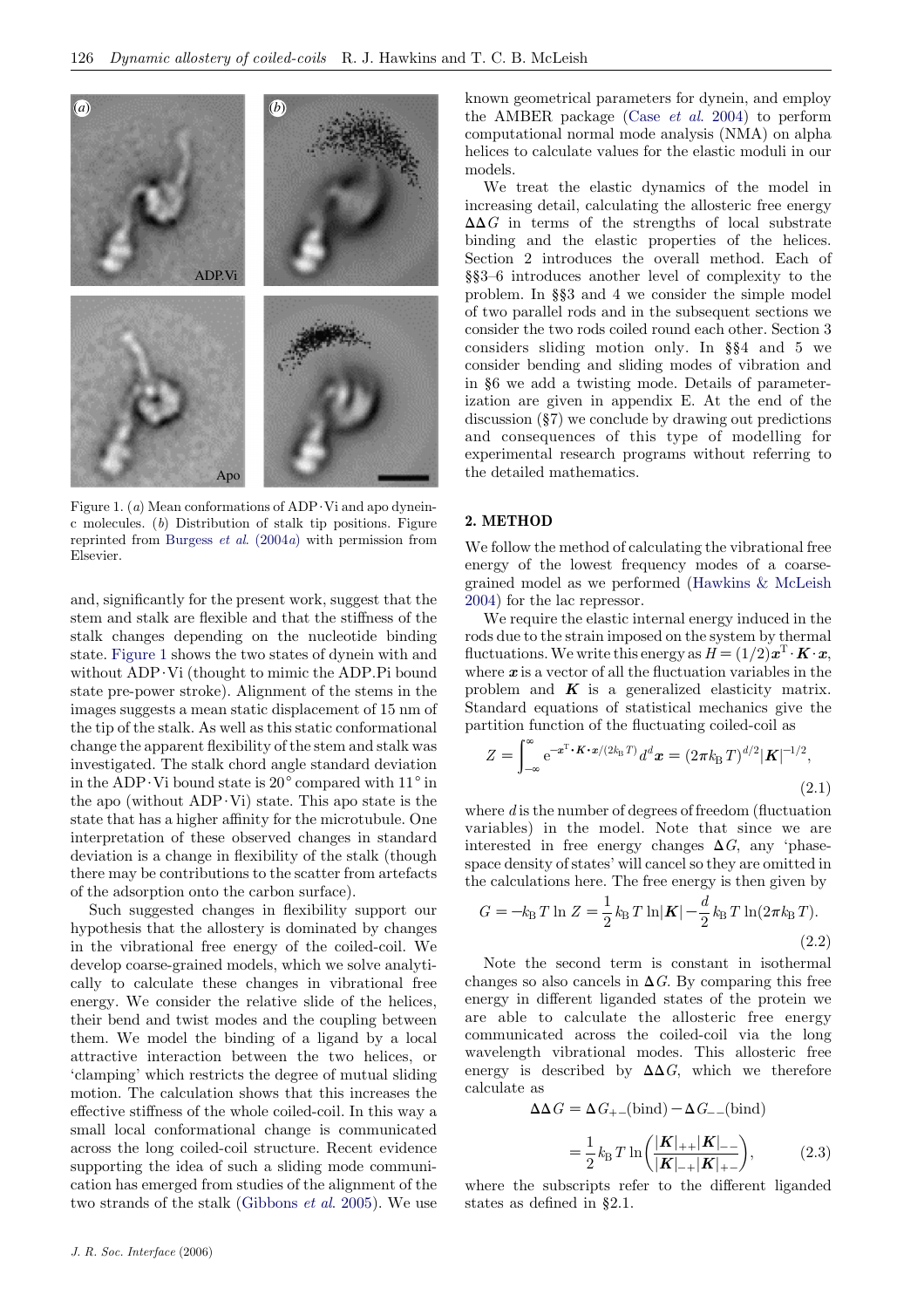

Figure 2. Model of coiled-coil alpha helices as two classical flexible rods with paths  $r_{\pm 1}(s)$  and radii  $\rho$ .

# 2.1. A coarse-grained elastic model of coiled-coils

We use a coarse-grained model for a coiled-coil consisting of two alpha helices coiled round each other, which treats each alpha helix as a classical flexible rod as shown in the diagram in figure 2.

Much work has been done on the geometry and writhe of helical DNA (for example see Jülicher 1994; [Marko 1998;](#page-13-0) [Moroz & Nelson 1998](#page-13-0); [Rossetto & Maggs](#page-13-0) [2003](#page-13-0)) and there are clear parallels here.

In each of the following sections we write the paths of the two rods,  $r_{+1}(s)$ , as a function of the path length s along the central axis of the coiled-coil. Each rod has a Young's modulus Y and a shear modulus  $\mu$  and we take the mean perpendicular separation of the centres of the helices to be  $2\rho$ . We model the adhesive resistance to mutual sliding of the two helices with a distributed localizing harmonic potential of strength  $k_{\text{slide}}(s)$ . We restrict the form of  $k_{\text{slide}}(s)$  to a general background constant interaction,  $k_0$  plus extra interactions at the two ligand binding sites  $s_i$  whose changes model ATP binding and hydrolysis at one end or microtubule binding at the other. So the force constant per unit length is given by

$$
k_{\text{slide}}(s) = k_0 / l_0 + \sum_{i=-1,1} k_i \delta(s - s_i). \tag{2.4}
$$

The force constants  $k_i$  change depending on the ligand binding state in the following way:

$$
\begin{aligned}\n++ k_{-1} &= \kappa_{-1} k_0, \quad k_1 = \kappa_1 k_0, \\
+- k_{-1} &= \kappa_{-1} k_0, \quad k_1 = 0, \\
-+ k_{-1} &= 0, \quad k_1 = \kappa_1 k_0, \\
-- k_{-1} &= 0, \quad k_1 = 0.\n\end{aligned}\n\tag{2.5}
$$

For simplicity we set  $\kappa_{-1} = \kappa_1 = \kappa$ . The ligand binding states are defined such that  $'++'$  means both ends are 'clamped' (tightened) with  $k_{+1} \neq 0$  corresponding in our case to microtubule bound at the tip and ATP unbound at the other end.  $+$  -  $\prime$  means only the tip is clamped  $k_1\neq0$  (microtubules bound) and  $k_{-1}=0$  due to ATPbound.  $\dot{\phantom{0}}$  +  $\dot{\phantom{0}}$  means only the end attached to the head is clamped  $k_{-1} \neq 0$  (ATP unbound) but  $k_1=0$  (microtubules unbound). Finally  $\prime$  -  $-$  means neither end is clamped (microtubules unbound, ATP-bound). Note a ligand binding may provide the clamping or it may release the clamp depending on the details of the protein and ligand interaction in question. In the case of dynein two ligand binding sites at  $-l_0/2$  and  $+l_0/2$  give

$$
k_{\text{slide}}(s) = k_0/l_0 + k_{-1}\delta(s + l_0/2) + k_1\delta(s - l_0/2). \tag{2.6}
$$

# 2.2. Parameterization

We parameterize the model using values for the geometry known from electron microscopy ([Burgess](#page-12-0) et al[. 2003](#page-12-0), [2004](#page-12-0)a). We estimate the Young's modulus and shear modulus from a normal mode analysis of a simple polyalanine alpha helix using the Nmode program in AMBER (Case et al[. 2004;](#page-12-0) see appendix E for details). We estimate the adhesive resistance to mutual sliding  $k_0$  as being of the order typical of the hydrophobic effect. To estimate the order of magnitude of  $\kappa_{+1}$  we enhance the background hydrophobic interaction by an additional electrostatic attraction at the binding sites. The parameterization is meant to be realistic, if not necessarily exact for dynein, since details of the local interactions between the coils are not known. The goal is to calculate in principle attainable values for the allosteric free energy  $\Delta \Delta G$ .

# 3. PARALLEL RIGID RODS: SLIDE ONLY

# 3.1. Model

We start very simply by considering two inextensible, rigid rods, which lie parallel side by side and are not coiled round each other. Each rod is rigid (possessing infinite bending modulus), but we allow a finite localizing potential  $k_{\text{slide}}(s)$  between the two rods to account for adhesive resistance to relative sliding. The only fluctuation variable in this problem is the relative slide between the rods, which we call  $\zeta$ . The paths of the rods are

$$
\mathbf{r}_{\pm 1}(s) = \pm \rho \hat{\mathbf{x}} + \left(\pm \frac{\zeta}{2} + s\right) \hat{\mathbf{z}}.\tag{3.1}
$$

Assuming a linear stress–strain relationship the general classical elastic internal energy of the two rods is

$$
H = \frac{1}{2} \int_{-l_0/2}^{l_0/2} k_{\text{slide}}(s) (\Delta s)^2 \, \mathrm{d}s,\tag{3.2}
$$

describing the energy due to relative displacement  $\Delta s(s)$  between attractive patches. The integral is over s along the path length of the coiled-coil axis. The potential due to mutual sliding is modelled by  $k_{\text{slide}}(s)$ described in  $\S2$  (equation  $(2.6)$ ). The relative local displacement between the contingent sites is in this case everywhere  $\Delta s(s) = \zeta$ .

We then calculate the allosteric free energy from equation (2.3), giving

$$
\Delta \Delta G = \frac{1}{2} k_{\text{B}} T \ln \left( \frac{1 + 2\kappa}{\left( 1 + \kappa \right)^2} \right). \tag{3.3}
$$

Calculation details are given in appendix A.

#### 3.2. Results

 $\Delta\Delta G$  for parallel rigid rods (equation (3.3)) is drawn as a function of  $\kappa$  in [figure 3](#page-3-0) keeping all other parameters fixed for dynein from appendix E. Providing that substrate binding affects the mutual sliding potential by introducing a delta function of  $\kappa=100$ , significant allosteric free energies can be generated by the sliding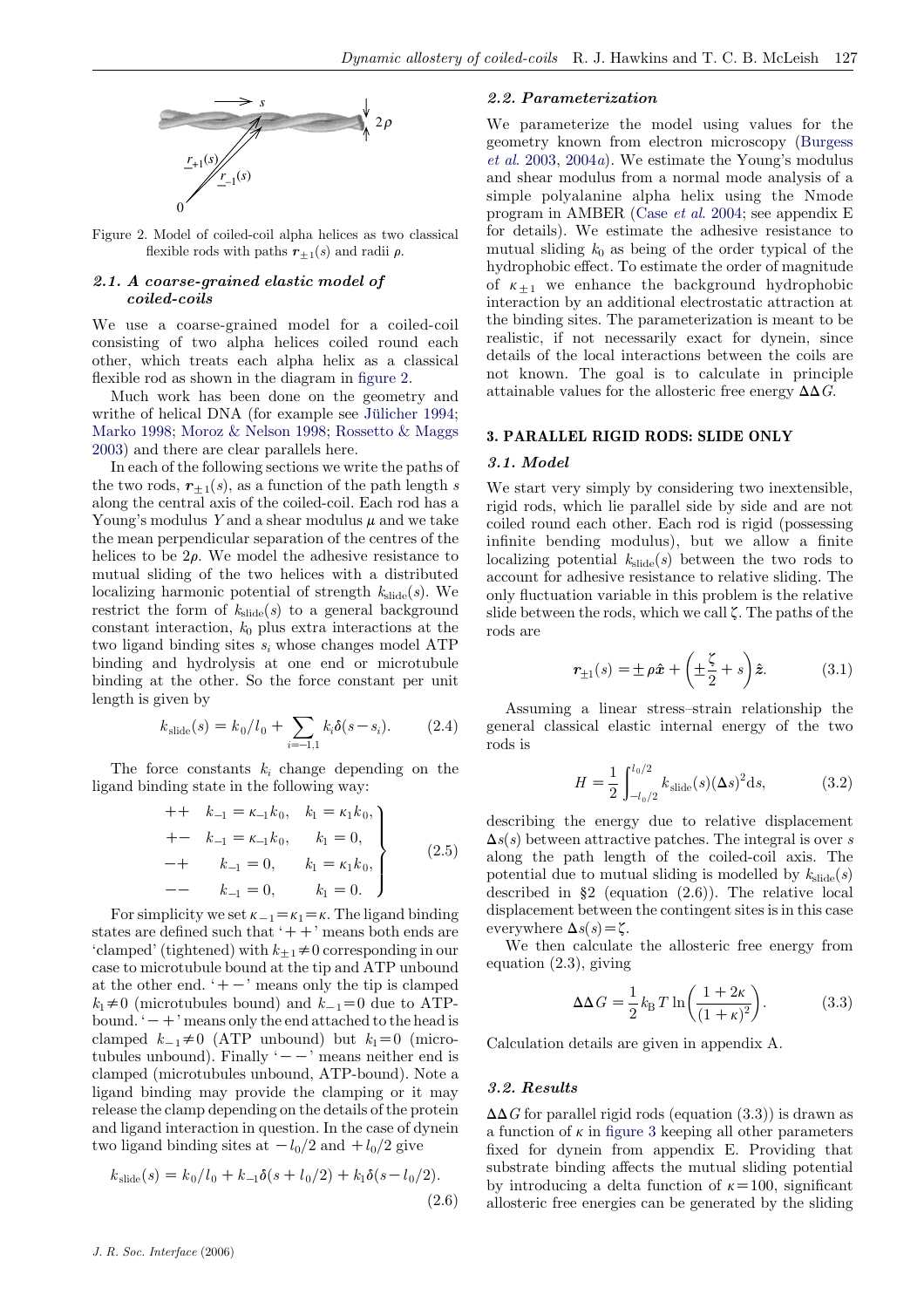<span id="page-3-0"></span>

Figure 3. Allosteric free energy  $\Delta\Delta G$  against clamping  $k=k_1/k_0=k_{-1}/k_0$  showing the effect of the clamping on the allosteric free energy for the model of rigid parallel rods. The values of the parameters used are those given for dynein in appendix E.



Figure 4. Allosteric free energy  $\Delta \Delta G$  against the Young's modulus of each rod Y showing the effect of bending on the allosteric free energy for the model of parallel flexible rods free to slide and bend. The values of the parameters used are those given for dynein in appendix E.

mode alone. The electrostatic estimation of binding site attraction gives  $\kappa \sim 100$  and  $\Delta \Delta G \approx -2.0 k_{\rm B} T$ .

# 4. PARALLEL RODS: SLIDE AND BEND

#### 4.1. Model

Now, as well as the finite potential between the rods, we allow them to bend. Each rod has a bending Young's modulus, Y. We now have two fluctuation variables  $c$ and  $\zeta$ . We impose a bend fluctuation of curvature c in the positive x direction such that the rod paths become

$$
\mathbf{r}_{\pm 1}(s) = \left(\pm \rho + \frac{1}{2} c s^2\right) \hat{\mathbf{x}} + \left(\pm \frac{\zeta}{2} + (1 \mp \rho c)s\right) \hat{\mathbf{z}}, \tag{4.1}
$$

to linear order in the fluctuation variables (see appendix B for details). Note in general there is also a bending mode in the  $y$  direction. However in this case, since it is not coupled to the sliding, it does not affect  $\Delta G$  so we omit it here. Note this is not true in the coiled geometry case treated in §5.

The general classical elastic internal energy of the two rods is

$$
H = \frac{1}{2} \int_{-l_0/2}^{l_0/2} (2 Y I |r''|^2 + k_{\text{slide}}(s) (\Delta s)^2) ds, \qquad (4.2)
$$

where the first term describes the energy due to bending and the second terms describes the energy due to relative sliding of the two rods as in §3. Y is the Young's modulus of the rod and I is the moment of inertia about the y-axis which for circular cross-section radius  $\rho$  is  $I = \frac{1}{4} \pi \rho^4$ .  $|\mathbf{r}''_i| = \frac{\partial^2 \mathbf{r}_i}{\partial s^2}$  is the curvature of the rod of path  $r_i(s)$ . The factor of two accounts for the bending of the two rods. The integral is over s along the path length of the coiled-coil axis.

We calculate the curvature (to linear order in  $c$ ) from the paths given in equation (4.1), as  $|\mathbf{r}''_{\pm 1}| = c$ . The slide parallel to the rods is now the sum of the relative slide between the rods induced by the bend and that due to the slide mode itself  $\zeta$  giving  $\Delta s = \zeta - 2\rho cs$ .

After calculating the Hamiltonian we write it in the form  $H = (1/2)\boldsymbol{x}^T \boldsymbol{\cdot} \boldsymbol{K} \boldsymbol{\cdot} \boldsymbol{x}$ , where **K** is a 2×2 elasticity matrix. We then calculate the allosteric free energy from equation (2.3), giving

$$
\Delta\Delta G = \frac{k_{\rm B}T}{2} \left\{ \ln \left( \frac{l_0(1 + 4(\kappa_1 + \kappa_{-1}) + 12\kappa_1\kappa_{-1})}{l_0(1 + 4\kappa_1) + \frac{3}{2}\pi\rho^2 \frac{Y}{k_0}(1 + \kappa_1)} + \frac{\frac{3}{2}\pi\rho^2 \frac{Y}{k_0}(1 + \kappa_1 + \kappa_{-1})}{l_0(1 + 4\kappa_1) + \frac{3}{2}\pi\rho^2 \frac{Y}{k_0}(1 + \kappa_1)} \right) - \ln \left( \frac{l_0(1 + 4\kappa_{-1}) + \frac{3}{2}\pi\rho^2 \frac{Y}{k_0}(1 + \kappa_{-1})}{l_0 + \frac{3}{2}\pi\rho^2 \frac{Y}{k_0}} \right) \right\}.
$$
\n(4.3)

Calculation details are given in appendix B.

#### 4.2. Results

The dependence of  $\Delta\Delta G$  on the Young's modulus Y is given in figure 4. The functional form (equation (4.3)) interpolates between the limit of  $\Delta\Delta G \ll k_B T$  for very floppy rods  $(Y\rightarrow 0)$  and the parallel rigid rods result from §3 ( $\Delta \Delta G = -2k_{\rm B}T$ ) for very stiff rods (Y $\rightarrow \infty$ ). These limits themselves are independent of the geometrical parameters and depend only on the ratio of the clamping potentials which we have taken as  $\kappa = k_{+1}/k_0 = 100$ . We find that, for this non-coiled structure, a significant value of  $\Delta\Delta G\sim-k_{\rm B}T$  is achieved if Y is greater than  $\sim 10^5$  MPa. The small curvature approximation of equation (4.1) breaks down for  $Y < 10<sup>3</sup>$  MPa in this parallel rod model (the persistence length of the dimerized parallel helices becomes of order 10 nm  $\lt l_0$ ). So significance should not be read into the maximum at  $Y \approx 10^3$  MPa in figure 4. Interestingly the value for the Young's modulus we estimate for alpha helices (see appendix E) of  $Y=2.5\times$  $10^9$  J m<sup>-3</sup>=2500 MPa is right at the top of the steep slope. This implies that if biology is able to shift this value slightly large changes in allosteric free energy may result. By allowing the rods to bend the allosteric free energy has been reduced to a negligible value due to the value of  $Y \sim 4l_0 k_0 / 3\pi \rho^2$ .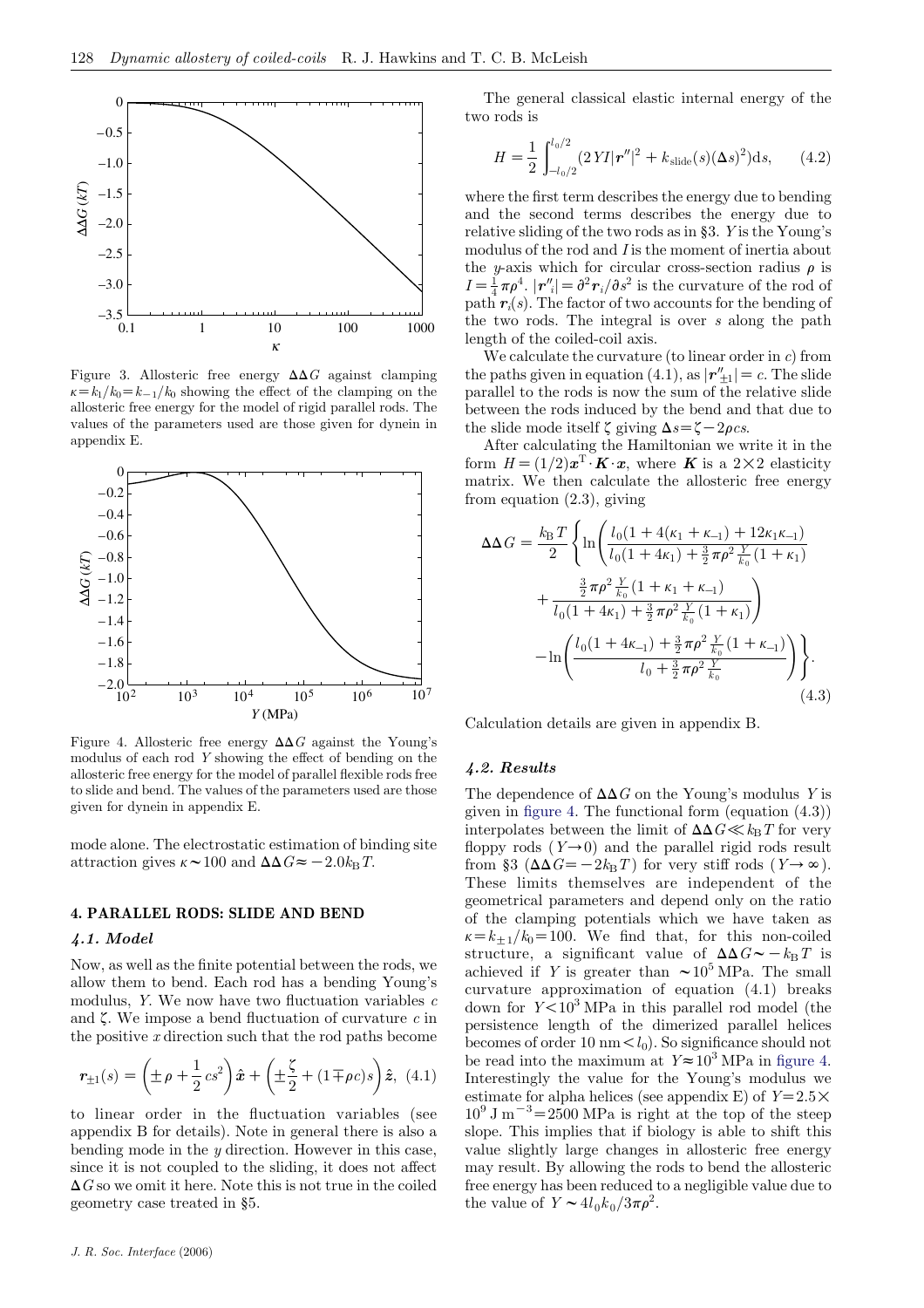<span id="page-4-0"></span>

Figure 5. Allosteric free energy  $\Delta \Delta G$  against clamping  $k=k_1/k_0=k_{-1}/k_0$  showing the effect of the clamping on the allosteric free energy for the model of flexible parallel rods free to slide and bend. The values of the parameters used are those given for dynein in appendix E.



Figure 6. Diagram showing the geometry of two rods coiled round each other.  $\alpha$  is the angle between the central axis and the path length along an individual rod.  $h$  is the helical pitch of the two rods coiled round each other. The distance between the centres of the rods is  $2\rho$ .



Figure 7. Allosteric free energy  $\Delta \Delta G$  against the shear modulus of each rod  $\mu$  showing the effect on the allosteric free energy for coiled geometry for slide and bend fluctuations.

Finite Y also means that  $\Delta\Delta G$  saturates as a function of  $\kappa$  (figure 5) in contrast to the stiff result (equation (3.3), [figure 3](#page-3-0)). For the parallel rigid rods the binding of the first ligand restricts the slide mode. The vibrations are already restricted when the second ligand binds leading to the observed divergence in  $\Delta\Delta G$  ([figure 3\)](#page-3-0). However, for the flexible parallel rods though the first ligand binding restricts the slide mode the second ligand restricts the bend mode leading to the saturation behaviour for  $\Delta\Delta G$  seen in figure 5. Figure 5 shows the effect of different values for the clamping potentials  $\kappa_{+1} = k_{+1}/k_0$ , where we have set  $\kappa_1 = \kappa_{-1}$ .  $k_{-1}$  is switched on by binding to microtubules and off by

#### 5. COILED GEOMETRY: SLIDE AND BEND

#### 5.1. Model

We now introduce the geometry of the two rods coiled round each other, as shown in figure 6. We consider the deformation to these paths under bending and relative slide  $\zeta$ . We include the two perpendicular bending modes as curvature  $c_x$  in the x direction and curvature  $c_y$  in the y direction. These modes will be nearly but not perfectly degenerate due to the coiled geometry, so we include them explicitly. The paths become

$$
\mathbf{r}_{\pm 1}(s) = \left(\pm \rho \cos \gamma_0 s + \frac{c_x}{2} s^2\right) \hat{\mathbf{x}} \n+ \left(\pm \rho \sin \gamma_0 s + \frac{c_y}{2} s^2\right) \hat{\mathbf{y}} \n+ \left(\pm \frac{\zeta}{2} + (1 \mp \rho c_x \cos \gamma_0 s \mp \rho c_y \sin \gamma_0 s) s\right) \hat{\mathbf{z}}.
$$
\n(5.1)

We generalize the bending energy for a non-zero equilibrium curvature. We also include twist energy of each rod since there will be a twist induced by bend due to the coiled geometry. This gives us the internal elastic energy:

$$
H = \frac{1}{2} \int_{-l_0/2}^{l_0/2} (2 Y I(|\mathbf{r}''| - |\mathbf{r}''_0|)^2 + k_{\text{slide}}(s) (\Delta s)^2
$$
  
+  $2k_t (\gamma_0 - \tau - w)^2) \mathrm{d}s,$  (5.2)

where  $\tau$  is the geometrical torsion and w is the change in writhe (see appendix C for details). The factor  $(\gamma_0 - \tau - w)$  is the local elastic energy-storing twist of the helices. For a rod of circular cross-section, radius  $\rho$ , we can write  $k_t=(1/2)\mu\pi\rho^4$ , where  $\mu$  is the shear modulus. The factor of two is to account for the twisting of the two rods. We minimize the total Hamiltonian with respect to the writhe  $w$  to allow the system to choose the minimizing balance between slide and twist energies (see appendix C for details).

Substituting the calculated minimizing writhe  $w=w_{\text{min}}$ we write the Hamiltonian in the form  $H = (1/2)x^{T} \cdot \mathbf{K} \cdot \mathbf{x}$ , where  $\boldsymbol{K}$  is a 3 $\times$ 3 elasticity matrix. We then calculate the allosteric free energy from equation (2.3).

Calculation details and results for the elements of  $K$ are given in appendix C.

#### 5.2. Results

The dependence of  $\Delta\Delta G$  for slide and bend modes with coiled geometry on the shear modulus  $\mu$  and Young's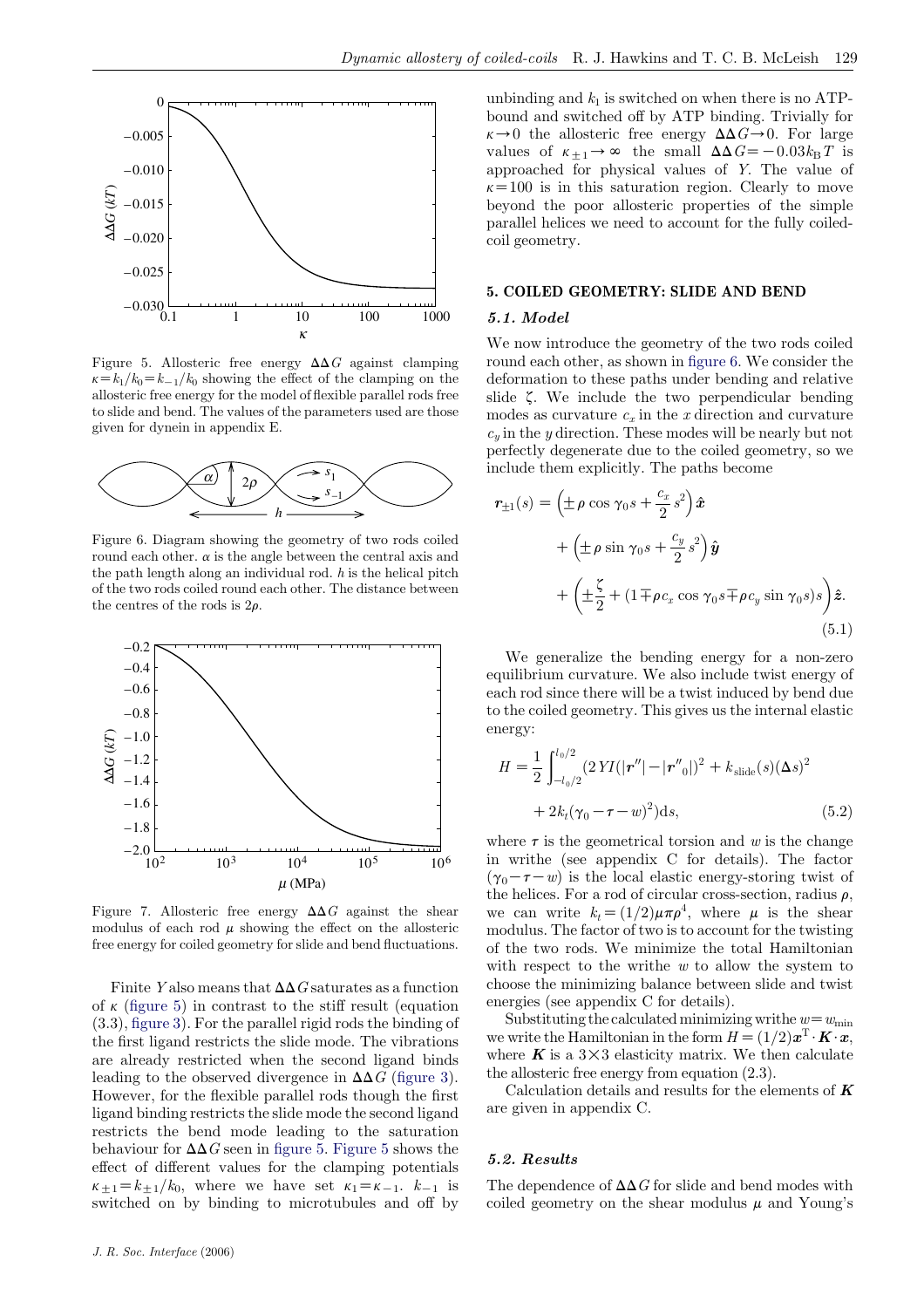<span id="page-5-0"></span>

Figure 8. Allosteric free energy  $\Delta\Delta G$  against the Young's modulus of each rod Y showing the effect on the allosteric free energy for coiled geometry for slide and bend fluctuations.



Figure 9. Allosteric free energy  $\Delta \Delta G$  against clamping  $\kappa = k_1/2$  $k_0=k_{-1}/k_0$  showing the effect of clamping on the allosteric free energy for coiled geometry for slide and bend fluctuations.



Figure 10. Allosteric free energy  $\Delta\Delta G$  against the shear modulus of each rod  $\mu$  showing the effect on the allosteric free energy for coiled geometry for slide, bend and twist fluctuations. Solid line is  $\kappa$ =100, dashed is  $\kappa$ =500 and dotted is  $\kappa$ =1000.

modulus Y is given in [figures 7 and 8,](#page-4-0) respectively. For rotationally stiff rods ( $\mu \rightarrow \infty$ ) the parallel rigid rods result (equation (3.3)) is approached. Similarly rods stiff to bending  $(Y \rightarrow \infty)$  approach this same result. The small curvature approximation of equation (5.1) breaks down for  $Y < 10^3$  MPa and  $\mu < 10^3$  MPa (the persistence



Figure 11. Allosteric free energy  $\Delta \Delta G$  against Young's modulus Y showing the effect on the allosteric free energy for coiled geometry for slide, bend and twist fluctuations.

length becomes of order 10 nm  $\lt l_0$ ). So significance should not be read into the maxima at small  $\mu$  and Y in [figures 7 and 8.](#page-4-0)

Figure 9 shows for coiled, flexible, inextensible rods with slide and bend fluctuations, using the parameters of appendix E,  $\kappa$  = 100 is in the saturation region giving a free energy of

$$
\Delta\Delta G = -k_{\rm B}T\ln(Z_{\rm halo}/Z_{\rm apo}) = -0.7k_{\rm B}T.
$$
 (5.3)

From this it is clear that the coiled geometry partially restores the allosteric communication seen for rigid rods. This may be understood from the effective increase in the bending modulus achieved by coupling bending to twist of the helices by the coiled geometry.

# 6. COILED GEOMETRY: SLIDE, BEND AND TWIST

# 6.1. Model

We now also include a twisting mode. To introduce a fluctuation,  $t$ , in the twist, made up of some mechanical twist and some torsion, the writhe w is reduced by t due to conservation of linking number (see appendix D). We, therefore, repeat the calculation as in §5 but after we have minimized with respect to  $w$  we substitute in, not  $w=w_{\min}$ , but  $w=w_{\min}-t$ . Then we obtain a Hamiltonian of the form  $H=(1/2)\boldsymbol{x}^{\mathrm{T}}\cdot\boldsymbol{K}\cdot\boldsymbol{x}$ , where  $x=(\zeta, c_x, c_y, t)$  and **K** is a  $4\times 4$  matrix We then calculate the allosteric free energy from equation (2.3).

Calculation details and results for the elements of  $K$ are given in appendix C.

#### 6.2. Results

The dependence of  $\Delta\Delta G$  for slide, bend and twist modes for coiled geometry on the shear modulus  $\mu$  and Young's modulus  $\dot{Y}$  is given in figures 10 and 11, respectively. For rotationally stiff rods  $(\mu \rightarrow \infty)$  the parallel rigid rods result (equation (3.3)) is approached. For rods stiff to bending  $(Y \rightarrow \infty)$ , however, the limit approached is this parallel rigid rods result plus an additional term which is non-zero for finite  $\mu$ . [Figure 12](#page-6-0) shows that including this twist mode restores the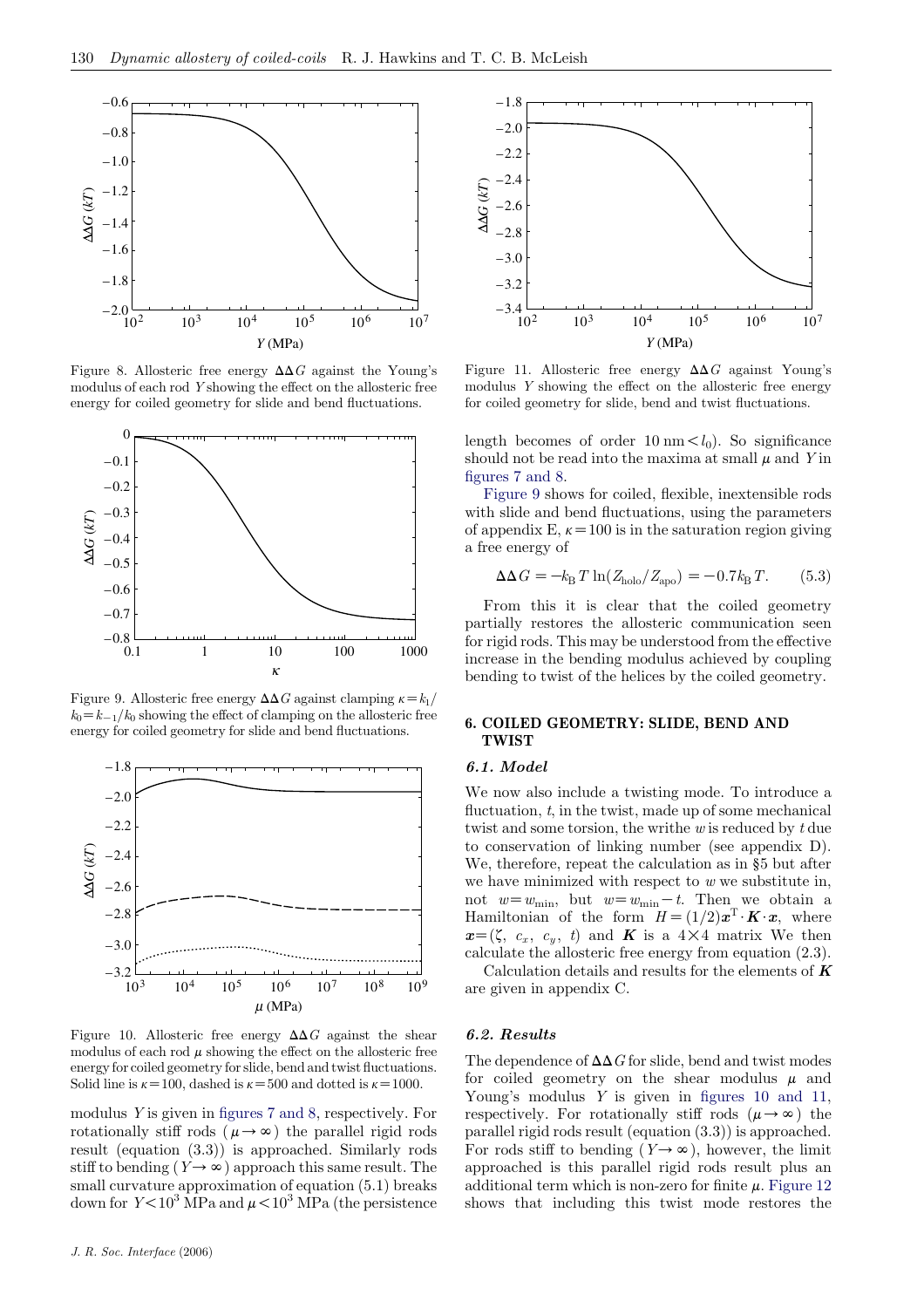<span id="page-6-0"></span>

Figure 12. Allosteric free energy  $\Delta \Delta G$  against clamping  $\kappa = k_1/2$  $k_0=k_{-1}/k_0$  showing the effect of the clamping on the allosteric free energy for coiled geometry for slide, bend and twist fluctuations.



Figure 13. Allosteric free energy  $\Delta \Delta G$  against the shear modulus of each rod  $\mu$  showing the effect on the allosteric free energy for coiled geometry for slide, bend and twist fluctuations. Solid line is  $Y \sim 10^3$  MPa and dashed line is  $Y \sim 10^4$  MPa.

non-saturation at high  $\kappa$  behaviour seen for the parallel rigid rods. This is due to the absence of slide twist coupling so twisting is allowed without sliding. The second ligand binding, therefore, does not restrict the twisting so has a much smaller effect than the first ligand binding thereby increasing the allosteric effect.[Figure 10](#page-5-0) shows the  $\mu$  dependence of  $\Delta\Delta G$  for three different values of  $\kappa$ =100, 500, 1000 showing the increased allosteric signal for increased values of  $\kappa$ . Figure 13 shows the  $\mu$ dependence of  $\Delta\Delta G$  for two different values of  $Y \sim 10^3$ ,  $10^4$  MPa. The low  $\mu$  behaviour is altered but the high  $\mu$ saturation is unaffected by Y.

For our physically relevant parameters (appendix E), including the twisting mode for coiled flexible rods restores the allosteric communication to the same as the rigid rods result to two significant figures  $(\Delta \Delta G = -2.0k_{\rm B}T).$ 

# 7. DISCUSSION

We compare our calculated values for  $\Delta\Delta G$  with experimental values for dynein affinity for microtubules. Kon et al[. \(2004\)](#page-13-0) measure the kinetics of single headed cytoplasmic dynein binding microtubules in ATP. The wild type gives an association constant of  $K=3\times10^4$  M<sup>-1</sup>. From  $\Delta G=-RT \ln K$  we obtain  $\Delta G \sim -10k_{\rm B}T$ . A mutated form which prevents ATP binding to the 'P1' site gives  $K=5\times10^6$  M<sup>-1</sup> (giving  $\Delta G \sim -15k_{\text{B}}T$ ). Assuming the wild type is the ATPbound form and the mutant is the free form of dynein we obtain  $\Delta\Delta G$ (free  $-\text{ATP}$  – bound)  $\sim$  –5 $k_{\text{B}}T$ .

Earlier less direct work by Porter & Johnson  $(1983a,b)$  $(1983a,b)$  $(1983a,b)$  $(1983a,b)$  and [Omoto & Johnson \(1986\)](#page-13-0) on a threeheaded dynein under the simple assumption that the heads are independent lead to a similar but lower value than Kon et al[. \(2004\)](#page-13-0) for the allosteric free energy. This value is consistent with the expectation that the successive binding of the three heads will actually be cooperative. [Porter & Johnson \(1983](#page-13-0)a) obtain a lower limit for the association constant,  $K \sim 10^7 \text{ M}^{-1}$ , from titrations of free three-headed tetrahymena dynein binding to bovine brain microtubules. This gives  $\Delta G \sim -16k_{\text{B}}T$  and assuming the heads are independent we expect  $\Delta G \sim -5.4k_{\text{B}}T$  for a single headed dynein. The same authors, [Porter & Johnson \(1983](#page-13-0)b) estimate the lower limit of the dissociation rate constant of the dynein with ATP-bound from the microtubules to be  $k_d \sim 1000 \text{ s}^{-1}$ , from stopped flow light scattering methods. [Omoto & Johnson \(1986\)](#page-13-0) give an association constant for ADP-bound dynein of  $\tilde{k}_a = 1.2 \times 10^4 \text{ M}^{-1} \text{ s}^{-1}$ . Combining these values gives an equilibrium constant of  $K = (k_a/k_d) \sim 12 \text{ M}^{-1}$ . Since dynein binding to microtubules is unfavourable in this state, we assume this value corresponds to the affinity of one head. [\(Porter & Johnson \(1983](#page-13-0)b) say that the kinetics they measure is not that expected for more than one ATP needed to dissociate the dynein.) This gives  $\Delta G \sim -2.5k_{\text{B}}T$ . Combining these gives us a value of  $\Delta\Delta G$ (free - ADP.Vi)  $\sim$  -2.9k<sub>B</sub>T which is lower but of the same order as that obtained from Kon [et al](#page-13-0). [\(2004\)](#page-13-0) of  $\Delta\Delta G$ (free  $-\text{ATP}$  – bound)  $\sim$  –5 $k_{\text{B}}T$ .

Comparing this with our calculations we note that if the ATP unclamps the end so that  $k_{-1}=0$  for the bound form compared to  $k_{-1}/k_0 = \kappa_{-1}$  for the free form this corresponds to our value of  $\Delta\Delta G \sim -2.0k_{\text{B}}T$ . This value uses an estimate of  $\kappa=100$ . If we use  $\kappa=1000$  we obtain  $\Delta \Delta G \sim -3.1 k_{\rm B}T$ . Our calculated values are sufficiently close to the experimental values, when a physical range of binding forces is assumed, for us to take this as quantitative evidence for our hypothesis: that dynein allostery is dominated by changes in the vibrational dynamics of the coiled-coil.

There exists static contributions to binding affinities unaffected by changes in the flexibility of the coiled-coil investigated by Mizuno et al[. \(2004\)](#page-13-0) who measure the dissociation constant of the microtubule binding domain at the tip of the stalk (the dynein stalk head DSH) binding to microtubule giving an association constant of  $K=6\times10^5$  M<sup>-1</sup>. This gives an indication of the static (mainly enthalpic) contribution  $\Delta G \sim -13k_{\text{B}}T$  to the binding of each state. This value is consistent with the lower wild type ATP-bound association due to the large entropic cost of binding this flexible form.

Interestingly biochemical studies have also shown that there is allosteric communication in the other direction in dynein. Namely, as well as the presence of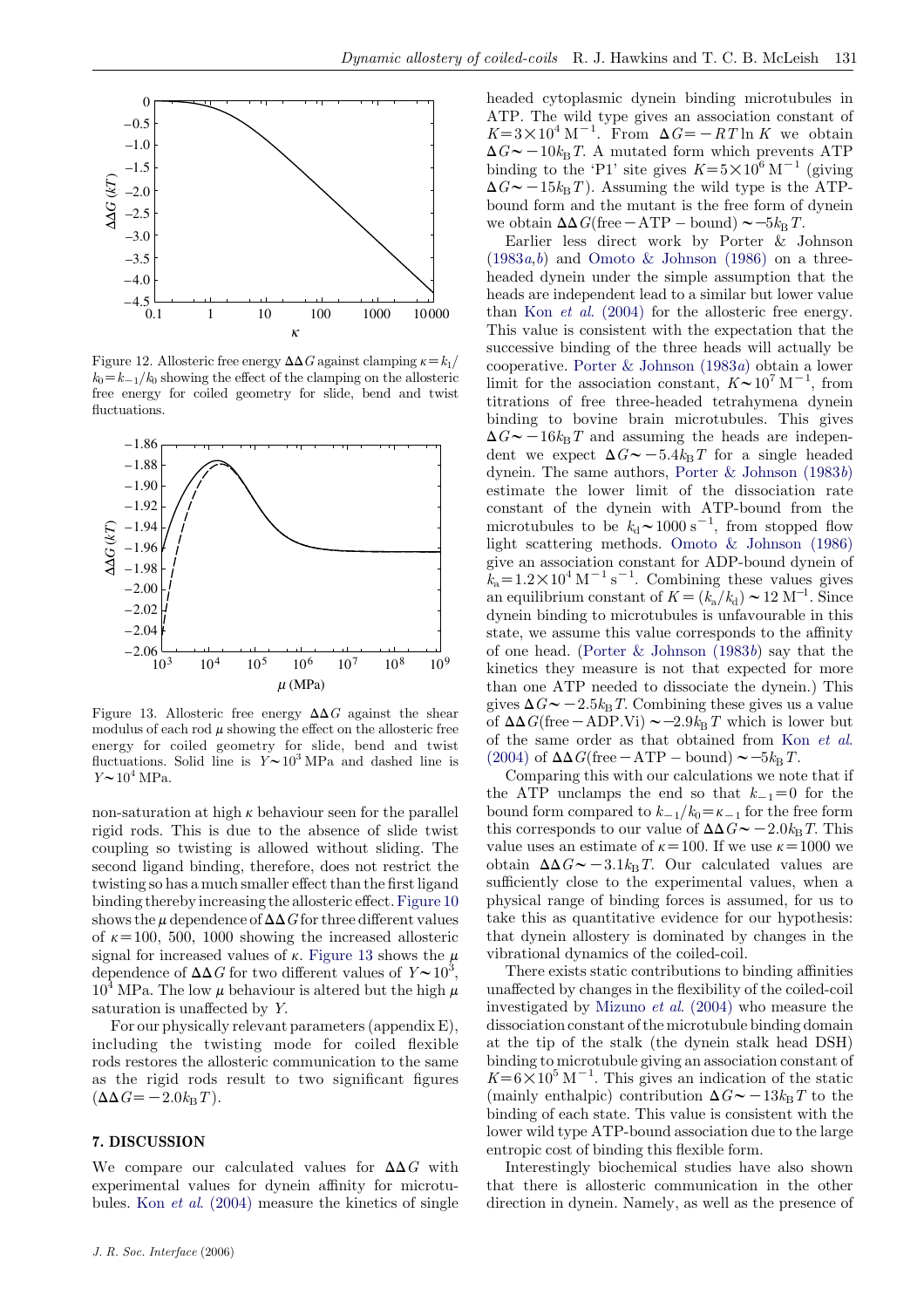

Figure 14. Allosteric free energy  $\Delta\Delta G$  against the length in units of number of turns  $l_0/h$  (where h is the pitch  $h=2\pi/\gamma_0$ which we fix) for coiled geometry for slide, bend and twist fluctuations.

ATP determining microtubule release, after ATP hydrolysis the binding of microtubules accelerates the release of products ADP and Pi from dynein completing the ATPase cycle ([Johnson 1985\)](#page-13-0). This product release is thought to be coupled to the net movement of the motor [\(Porter & Johnson 1989\)](#page-13-0). ADP release is thought to be the rate-limiting step in the dynein ATPase cycle [\(Holzbaur & Johnson 1989](#page-13-0)a). ADP release in the absence of microtubules has  $K_d = 0.085$  mM from [Holzbaur & Johnson \(1989](#page-13-0)a). ADP release from microtubule bound dynein has an equilibrium constant of  $K_d$ =0.37 mM [\(Holzbaur & Johnson 1989](#page-13-0)b). This gives us a value for the allosteric free energy of ADP release of  $\Delta\Delta G$ (microtubules – free)  $\sim -1.5k_BT$ . The microtubule bound dynein in our model has  $k_1$  on (clamped) making the decrease in vibrational free energy required for the  $k_{-1}$  clamped (free from ATP) state easier. Thus by tuning the values of  $\kappa_1$  and  $\kappa_{-1}$  our model can explain this back communication too.

To illustrate how our model can account for this 'reverse allostery' quantitatively, we can allow ADP to partially unclamp  $k_{-1}$  to a small value  $k_{ADP}$  rather than zero compared to the effect of ATP fully unclamping  $k_{-1}=0$ . If we use  $\kappa_1=\kappa_{-1}=1000$  we reproduce the allostery from the microtubules to the ADP (back communication)  $\Delta\Delta G = -1.5k_\text{B}T$  if  $\kappa_{\text{ADP}}=k_{\text{ADP}}/k_0=1.2.$ 

To further test our hypothesis of this vibrational allosteric mechanism we compare calculations of the effective Young's modulus of the composite coiled-coil bending modes with that obtained from the observations of the changes in distribution of stalk tip positions from electron microscopy images of dynein-c by Burgess et al.  $(2003, 2004b)$  $(2003, 2004b)$  $(2003, 2004b)$  $(2003, 2004b)$ . We calculate the effective Young's modulus of the composite coiled-coil for the bending mode in one plane from the  $K_{c_x c_x}$  element of our elasticity tensor,  $Y_{\text{eff}} = K_{c_x c_x} / l_0 I$  giving  $Y_{\text{eff(ADP)}} = 3.8 \times$  $10^{10}$  J m<sup>-3</sup> and  $Y_{\text{eff}(apo)} = 3.3 \times 10^{11}$  J m<sup>-3</sup>. The effective Young's modulus due to the bending mode in the plane perpendicular to this is given by  $\tilde{Y}_{\text{eff}}=K_{c_y c_y}/l_0I$ giving  $Y_{\text{eff(ADP)}} = 3.0 \times 10^{10} \text{ J m}^{-3}$  and  $Y_{\text{eff(apo)}} = 1.6 \times$  $10^{11}$  J m<sup>-3</sup>. From the standard deviations of the angles

(variance  $\langle \Delta \theta^2 \rangle$ ) quoted by Burgess *et al.* (2003), [Lindemann & Hunt \(2003\)](#page-13-0) calculated effective spring constants for each state from the equipartition theorem  $k_{\text{eff}} = k_{\text{B}} T / \langle \Delta x^2 \rangle$  where they took  $\langle \Delta x^2 \rangle = l_0^2 \langle \Delta \theta^2 \rangle$ . Alternatively the distribution of curvatures of the stalk can be calculated  $\langle c^2 \rangle = 4 \langle \Delta \theta^2 \rangle / l_0^2$  and used to obtain an effective Young's modulus of the composite coiled-coil structure for each state  $Y_{\text{eff}} = k_{\text{B}} T / l_0 I \langle c^2 \rangle$  giving  $Y_{\text{eff(ADP)}} = 2.7 \times 10^9 \text{ J m}^{-3} \text{ and } Y_{\text{eff(apo)}} = 8.9 \times 10^9 \text{ J m}^{-3}.$ These values are lower than our calculated values and show slightly less contrast between the different states. This is consistent with our parameterization of the Young's modulus for a single helix from the polyalanine calculation (appendix E) which may provide an upper bound for the less regular dynein helices, and also with the expectation that some of the apparent flexibility observed in both states is due to artefacts of the experimental method. Note the observed two dimensional images do show some information about the out of plane bending since scatter along the length of the stalk is seen in [figure 1](#page-1-0) which may be interpreted as outof-plane bending.

We also note that the allosteric signal has a significant dependence on the number of turns i.e. the ratio of the length to the pitch  $(h=2\pi/\gamma_0)$ . As figure 14 shows, the phase of the coil controls the degree of coupling between twist and bend. This appears in the oscillatory nature of  $\Delta\Delta G$  when plotted as a function of number of turns  $l_0/h$ . Integral number of turns give the minimum allosteric effect with the maximum effect at half integral number of turns. This is since for integral number of turns the allosteric effect due to the bend-slide coupling cancels but is maximum for half turns. The parameters we have used (appendix E) in our calculations give the number of turns  $l_0/h=1.2$  which interestingly does not correspond to a maximum in  $|\Delta\Delta G|$  (figure 14). It may turn out that the length of the stalk is different from previously assumed since the precise boundaries of the coiled-coil are hard to predict ([Gibbons](#page-13-0) et al. 2005). Mutant forms of dynein might be used to explore this prediction by varying the length of the coiled-coil.

The predictions of this work suggest a number of possible biochemical investigative experiments. The predicted allosteric free energy of  $\sim 2k_{\text{B}}T$  may be investigated by calorimetry which would show the entropic and enthalpic contributions. The predicted changes in effective Young's modulus of the dynein stalk could be investigated more accurately using cryoelectron microscopy which would avoid artefacts of absorbing to a surface. Such flexibility could also be studied by molecular dynamics simulations subject to the availability of suitable crystal structures. Mutations which alter the interactions between the helices in the coiled-coil are predicted to affect the allosteric communication due to their modulation of the slide mode. The dependence of the allosteric free energy on the number of turns suggests that coiled-coil mutants of varied lengths would show different allosteric free energies. In particular mutants adding 25% to the stalk length are predicted to substantially increase the allostery.

The slide mode may cause a rotation of the binding site at the tip of the stalk further reducing its affinity for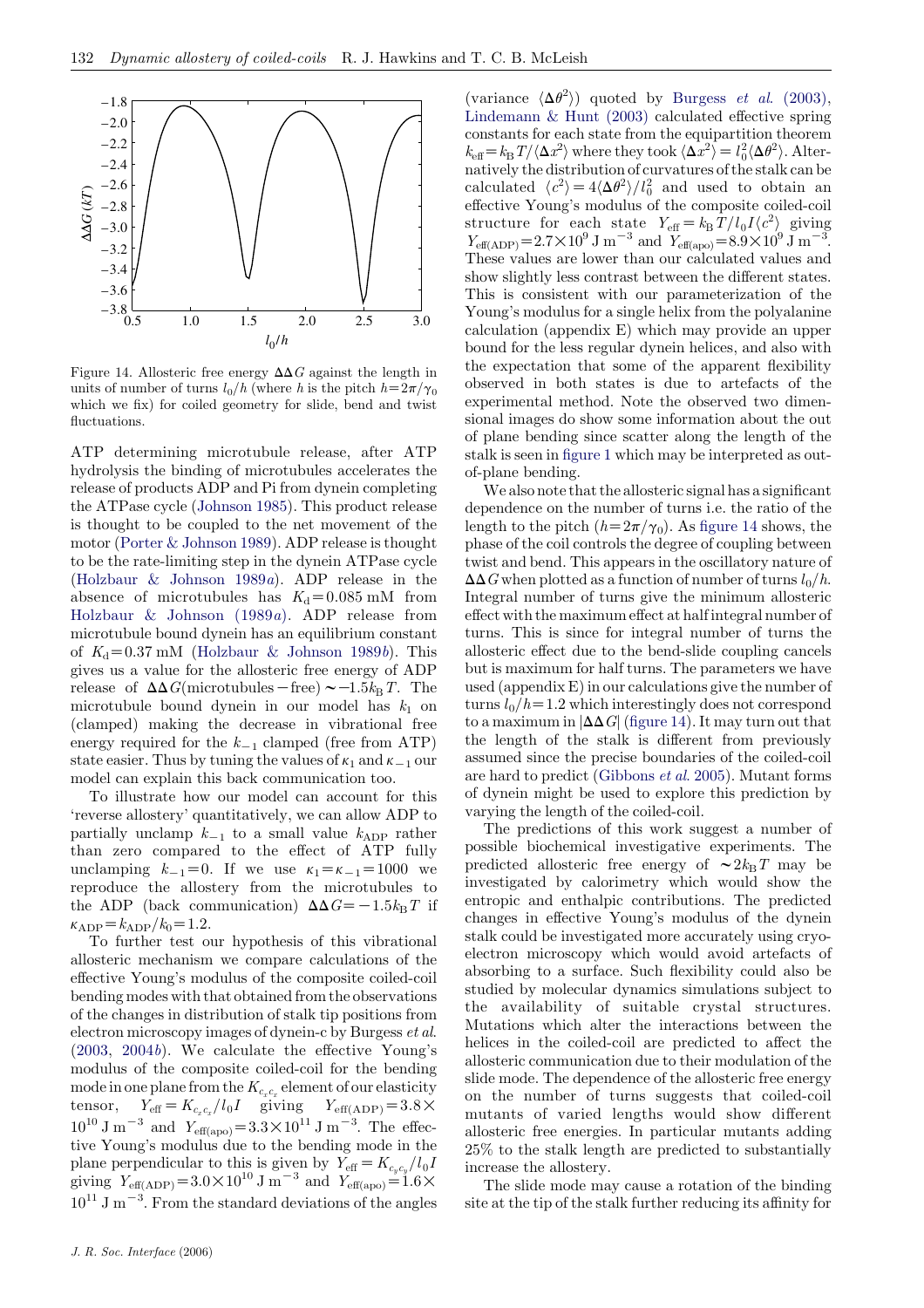microtubules. This would lead to an enthalpic contribution to  $\Delta\Delta G$  emerging at this level of modelling.

In the present model the binding of ATP releases the clamp at the base of the stalk. From observing a model structure based on homologous AAA domains [\(Mocz &](#page-13-0) [Gibbons 2001](#page-13-0)) it is conceivable that the binding of ATP could pull one helix away from the other reducing the interaction between them present in the absence of ATP. However the primary ATP binding site in the dynein head (the P1 site) is not the ATP binding site closest to the base of the stalk (Kon et al[. 2004](#page-13-0)). The exact mechanism of the AAA ring is not known but it has been suggested that the AAA domains are cooperative causing ATP induced conformational and dynamics changes at the interface between the first two domains to propagate round the ring to the site of the base of the stalk [\(Vale 2000\)](#page-13-0). The recent biochemical results on the role of the different ATP sites support the idea that the P2, P3 and P4 sites work cooperatively with the primary site (maybe with regulatory roles; Kon et al[. 2004\)](#page-13-0). A more sophisticated model would combine the allostery intrinsic to the coiled-coil developed here with a similar treatment of these allosteric effects within the AAA ring.

In conclusion, we find that a dynamic model of allosteric response is able to account for observed structural and thermodynamic data of the microtubule binding stalk of dynein. Furthermore, it suggests that significant allosteric free energy of  $\sim 2k_{\rm B}T$  can be achieved quite generally by coiled-coils of 10–20 nm in length. Significantly, the coiled rather than simply parallel configuration of the helices proves essential for their allosteric function.

We thank Stan Burgess and Peter Knight for helpful discussion on dynein, Tanniemola Liverpool for discussions on the mathematical aspects and the EPSRC for finding.

# APPENDIX A. PARALLEL RODS: SLIDE ONLY

We start with a simple case by considering two inextensible, rigid rods, which lie parallel side by side and are not coiled round each other. The equilibrium paths of the upper rod,  $r_1(s)$  and the lower rod,  $r_{-1}(s)$ , for two parallel rods are

$$
\mathbf{r}_{\pm 1}(s) = \pm \rho \hat{\mathbf{x}} + s\hat{\mathbf{z}}.\tag{A 1}
$$

Each rod is rigid (infinite bending Young's modulus), but we allow a finite potential between the two rods to account for resistance to sliding. The only fluctuation variable in this problem; is the relative slide between the rods which we call  $\zeta$ . On sliding (equation  $(A 1)$ ) deform to

$$
\mathbf{r}_{\pm 1}(s) = \pm \rho \hat{\mathbf{x}} + \left(\pm \frac{\zeta}{2} + s\right) \hat{\mathbf{z}}.\tag{A.2}
$$

The general classical elastic internal energy of the two rods is

$$
H = \frac{1}{2} \int_{-l_0/2}^{l_0/2} k_{\text{slide}}(s) (\Delta s)^2 \, \mathrm{d}s,\tag{A.3}
$$

describing the energy due to relative sliding of the two rods. The integral is over s along the path length of the coiled-coil axis. The resistance to sliding  $k_{\text{slide}}(s)$  is modelled by equation (2.6).

We calculate the slide parallel to the rods by taking the difference between the paths for each rod. This gives us  $\Delta s = \Delta r_z(s) = \zeta$ .

We substitute equation (2.6) and  $\Delta s = \zeta$  into equation (A 3) and integrate over the path length  $-l_0/2$ <  $s < l_0/2$ . After performing the integration we obtain

$$
H = \frac{1}{2}(k_0 + k_1 + k_{-1})\zeta^2.
$$

The free energy is given by equation (2.2), where in this case of just one degree of freedom  $|\mathbf{K}|=k_0+k_1+k_{-1}$ 

$$
G = \frac{k_{\rm B} T}{2} (\ln(k_0 + k_1 + k_{-1}) - \ln(2\pi k_{\rm B} T)).
$$

We calculate the allosteric free energy from equation (2.3) and using the liganded conditions (equation  $(2.5)$ ,

$$
\Delta \Delta G = \frac{1}{2} k_{\text{B}} T \ln \left( \frac{1 + 2\kappa}{(1 + \kappa)^2} \right). \tag{A 4}
$$

# APPENDIX B. PARALLEL RODS: SLIDE AND BEND

We impose a relative slide  $\zeta$  of the two rods parallel to the central axis by introducing the additional term  $\pm \zeta/2$  in the z direction. We now also impose a bend of curvature  $c$  in the positive  $x$  direction. This adds an additional term of  $cs^2/2$ , in the x direction. Bending also induces a relative slide  $(-2\rho c s)$  between the rods. We include this slide induced by bend by adding  $\pm \rho c s$ to the z component, giving

$$
\mathbf{r}_{\pm 1}(s) = \left(\pm \rho + \frac{1}{2} c s^2\right) \hat{\mathbf{x}} + \left(\pm \frac{\zeta}{2} + (1 \mp \rho c)s\right) \hat{\mathbf{z}}, \ (B \ 1)
$$

to linear order in the fluctuation variables c and  $\zeta$ . In general there is also a bending mode in the  $y$  direction However in this case, since it is not coupled to the sliding, it ends up not affecting  $\Delta G$  so we omit it in this simple case. Bending in the  $y$  direction is not coupled to the sliding since the two rods are at the same position in  $y$  (one is above the other in  $x$ ).

The classical elastic internal energy of the rods will be made up of the energy due to bending of each rod and the energy of relative slide between the rods. We combine these energies to give

$$
H = \frac{1}{2} \int_{-l_0/2}^{l_0/2} (2\,YI|\mathbf{r''}|^2 + k_{\text{slide}}(s)(\Delta s)^2) \mathrm{d}s,\qquad (B\,2)
$$

where  $Y$  is the Young's modulus of the rod and  $I$  is the moment of inertia about the  $y$ -axis which for circular cross-section radius  $\rho$  is  $I = (1/4)\pi \rho^4$ . The factor of two accounts for the bending energy of the two rods.  $k_{\text{slide}}(s)$ is given by equation (2.6). We take the origin of bending at the centre of mass of the rod, so the rod path runs  $-l_0/2 < s < l_0/2$ .

We can calculate the curvature from the deformed paths (equation (B 1)). We calculate the relative slide of the rods by taking the difference between the path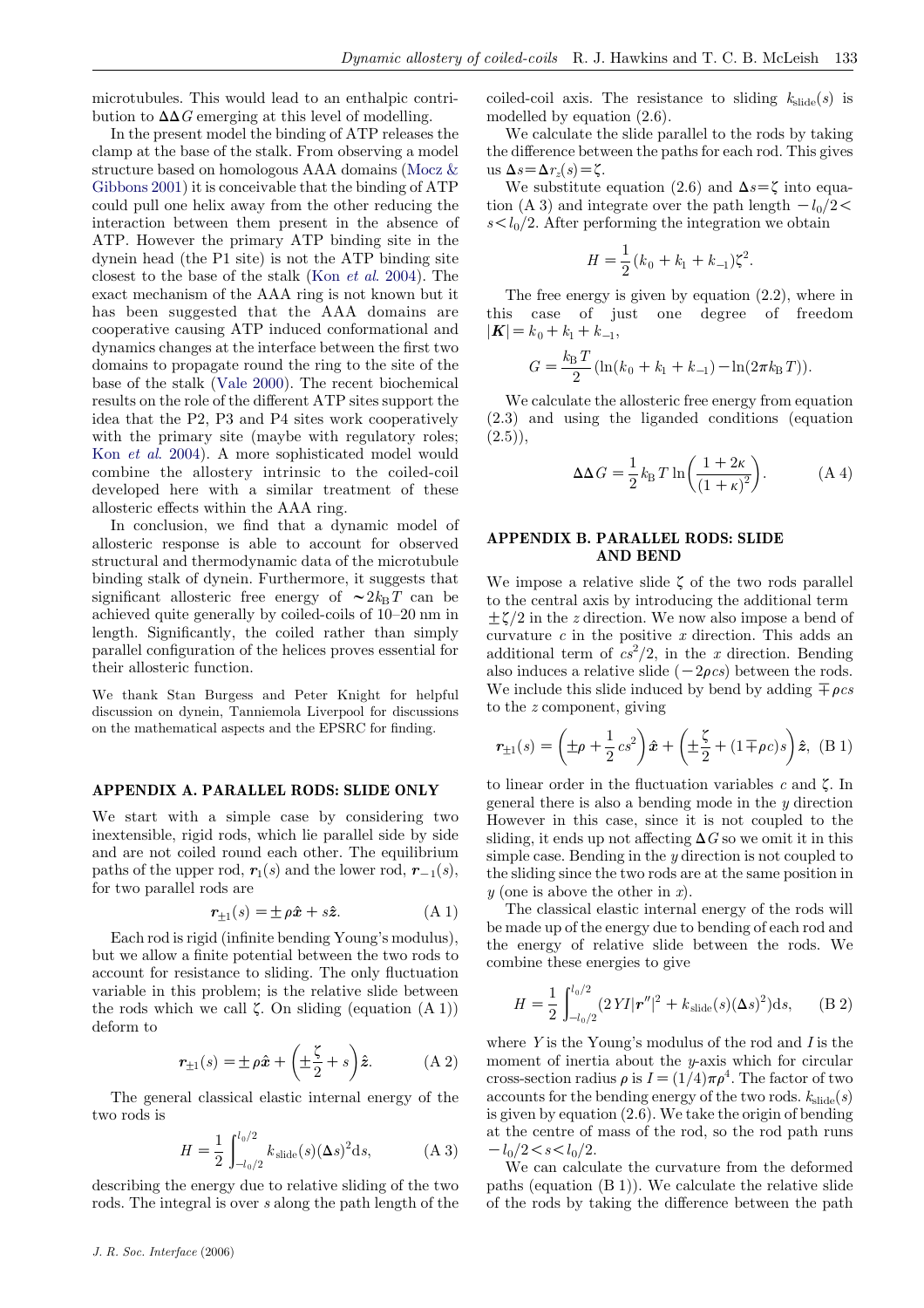

Figure 15. (a) Diagram showing the coil in [figure 6](#page-4-0) unrolled.  $\rho$ is the radius of the circle that the centre of one rod travels in the coil structure. Therefore the circumference is  $2\pi\rho$  which makes the vertical side. The horizontal side is in the direction of the arc length of the centre of the coil  $s(\hat{z}$  if there is no bend) and the pitch h. The individual rod arc length,  $s_1$  is along the diagonal in the unrolled geometry.  $(b)$  Diagram showing the coil of the two rods in [figure 6](#page-4-0) end on. Again  $\rho$  is the radius the centre of one rod travels. The arc length  $s_1 \sin \alpha$ marked is the component of individual rod arc length  $s_1$  along the vertical side of the unrolled geometry in  $(b)$ .  $\phi$  is the global twist angle defined as the angle between the line joining the centres of the two rods and the x-axis.

lengths for each rod,  $\Delta s = \Delta r_z = r_{1z} - r_{-1z}$ . We thus obtain

$$
|\mathbf{r''}_{\pm 1}| = |\frac{\partial^2 \mathbf{r}_{\pm 1}}{\partial s^2}| = c,\tag{B 3}
$$

$$
\Delta s = \Delta r_z = \zeta - 2\rho cs,\tag{B 4}
$$

to linear order in c and  $\zeta$ . The slide  $\Delta s$  is made up of the slide mode itself  $\zeta$  and the slide between the rods induced by bend  $-2\rho cs$ . This bend-slide term accounts for the coupling between bending and sliding motion.

We substitute equations  $(2.6)$ ,  $(B 3)$  and  $(B 4)$  into equation (B 2) and integrate over the path length  $-l_0/2 < s < l_0/2$ .

$$
H = \frac{1}{2} \left( (k_0 + k_{-1} + k_1) \zeta^2 + 2 \rho l_0 (k_{-1} - k_1) \zeta c + \frac{1}{4} \pi \rho^4 Y l_0 c^2 + \rho^2 l_0^2 (k_0 / 3 + k_1 + k_{-1}) c^2 \right).
$$

We can write this Hamiltonian as  $H = \frac{1}{2}x^{T} \cdot K \cdot x$ where  $x=(\zeta, c)$  and

$$
\mathbf{K} = \begin{pmatrix} (k_0 + k_{-1} + k_1) & \rho l_0(k_{-1} - k_1) \\ \rho l_0(k_{-1} - k_1) & \rho^2 l_0^2 \left( \frac{k_0}{3} + k_1 + k_{-1} \right) + \frac{\pi \rho^4 l_0 Y}{2} \end{pmatrix}.
$$

We then obtain the free energy from equation (2.2)

$$
G = \frac{k_{\rm B} T}{2} \ln \left( \frac{\rho^2 l_0^2 \left( \frac{k_0}{3} \left( k_0 + 4(k_1 + k_{-1}) \right) + 4k_1 k_{-1} \right)}{\left( 2\pi k_{\rm B} T \right)^2} + \frac{\frac{1}{2} \pi \rho^4 l_0 Y (k_0 + k_1 + k_{-1})}{\left( 2\pi k_{\rm B} T \right)^2} \right).
$$

Therefore, the allosteric free energy is given by

$$
\begin{split} \Delta\Delta G =&\frac{k_{\rm B}\,T}{2}\Bigg\{\ln\Bigg(\frac{l_0\big(1+4(\kappa_1+\kappa_{-1})+12\kappa_1\kappa_{-1}\big)}{l_0(1+4\kappa_1)+\frac{3}{2}\pi\rho^2\frac{Y}{k_0}(1+\kappa_1)}\\ &+\frac{\frac{3}{2}\pi\rho^2\frac{Y}{k_0}\big(1+\kappa_1+\kappa_{-1}\big)}{l_0(1+4\kappa_1)+\frac{3}{2}\pi\rho^2\frac{Y}{k_0}(1+\kappa_1)}\Bigg)\\ &-\ln\Bigg(\frac{l_0\big(1+4\kappa_{-1}\big)+\frac{3}{2}\pi\rho^2\frac{Y}{k_0}\big(1+\kappa_{-1}\big)}{l_0+\frac{3}{2}\pi\rho^2\frac{Y}{k_0}}\Bigg)\Bigg\}. \end{split}
$$

## APPENDIX C. COILED GEOMETRY: SLIDE AND BEND

We now use helical geometry of two rods coiled round each other. In order to work out the position vector of the individual rods  $r_{+1}$  in the new geometry it is helpful to refer to [figures 6 and 15.](#page-4-0) The  $x$ ,  $y$  and  $z$  components of the position vector of an individual rod  $r_{+1}(s)$  can be calculated from figure  $15a, b$ , where s is the path length along the central axis of the coiled-coil (the neutral line):

$$
\mathbf{r}_{\pm 1_0}(s) = \pm \rho \cos \gamma s \hat{\mathbf{x}} \pm \rho \sin \gamma s \hat{\mathbf{y}} + s \hat{\mathbf{z}}, \qquad \text{(C 1)}
$$

where  $\gamma = 2\pi/h$  and h is the helical pitch. The subscripts 0 refer to these being the equilibrium paths with zero bend fluctuation. Setting  $\gamma=0$  reproduces the paths for the parallel geometry in §4.

We consider the deformation to these paths under bending and relative slide  $\zeta$ . Due to the helical geometry the relative slide induced by bend is now  $(\mp \rho c \cos \gamma_0 s)s$ . We include the two perpendicular bending modes as curvature  $c_x$  in the x direction and curvature  $c_y$  in the y direction. These modes will be nearly but not perfectly degenerate due to the coiled geometry so we include them explicitly. Therefore we obtain  $r_{+1} = s(1 \overline{+} \rho c_x \cos \gamma_0 s \overline{+} \rho c_y \sin \gamma_0 s)$ . Including the relative slide  $\zeta$  ( $\zeta \cos \alpha$  along z) gives the z component in the deformed path (equation (C 2)):

$$
\mathbf{r}_{\pm 1}(s) = \left(\pm \rho \cos \gamma_0 s + \frac{c_x}{2} s^2\right) \hat{\mathbf{x}} + \left(\pm \rho \sin \gamma_0 s + \frac{c_y}{2} s^2\right) \hat{\mathbf{y}} \n+ \left(\pm \frac{\zeta \cos \alpha}{2} + (1 \mp \rho c_x \cos \gamma_0 s \mp \rho c_y \sin \gamma_0 s) s\right) \hat{\mathbf{z}}.
$$
\n(C 2)

We generalize the bending energy for a non-zero equilibrium curvature and include twist energy since there will be a twist induced by bend due to the coiled geometry. This gives us the internal elastic energy:

$$
H = \frac{1}{2} \int_{-l_0/2}^{l_0/2} (2 Y I(|\mathbf{r}''| - |\mathbf{r}''_0|)^2 + k_{\text{slide}}(s) (\Delta s)^2 + 2k_t (\gamma_0 - \tau - w)^2) ds,
$$
 (C 3)

where  $\tau$  is the geometrical torsion and w is the change in writhe (see equations  $(C 4)$  and  $(C 5)$ ). For a rod of circular cross-section, radius  $\rho$ ,  $k_t = (1/2)\mu\pi\rho^4$ where  $\mu$  is the modulus of rigidity. The factor of two is to account for the twisting of the two rods.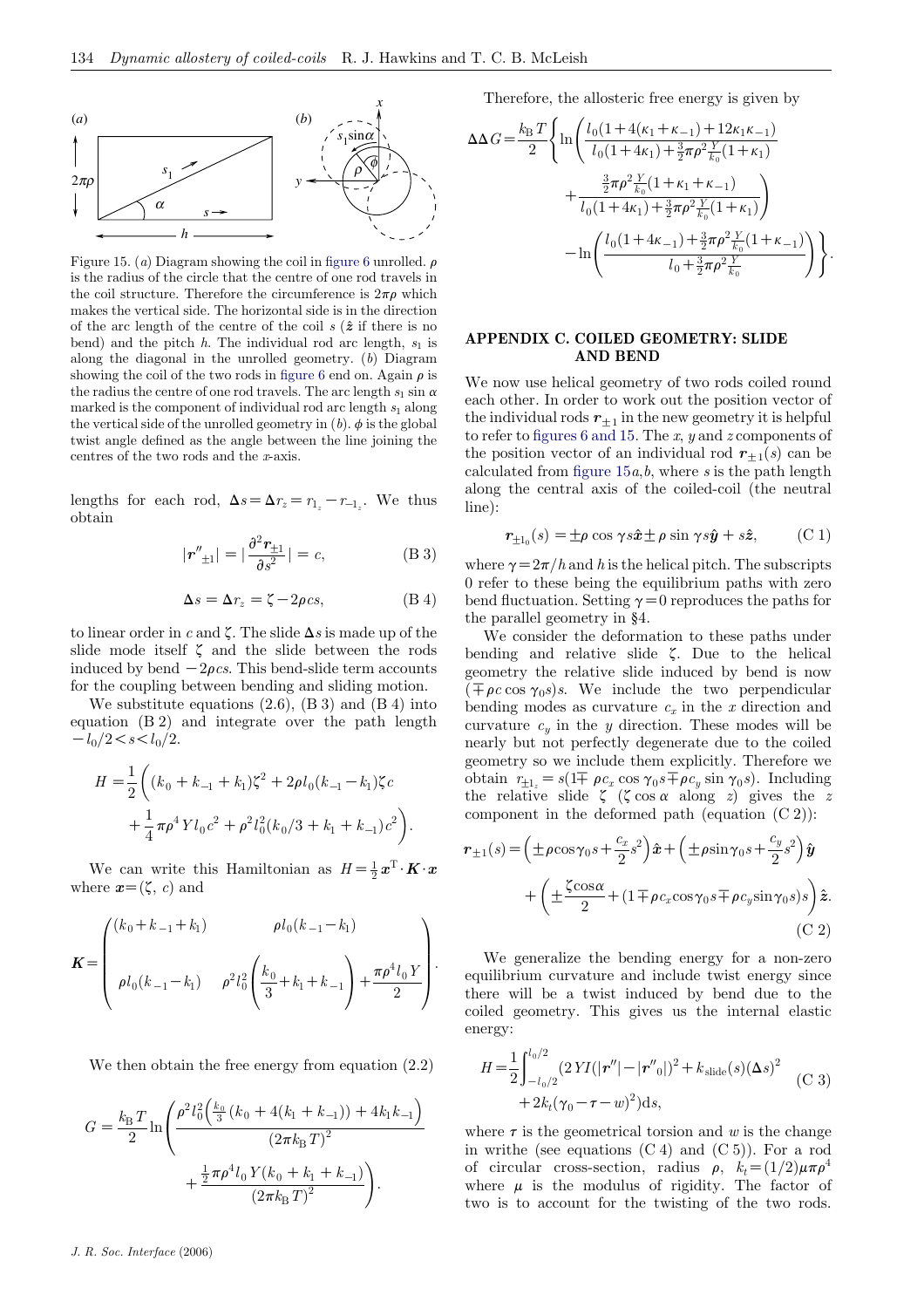To obtain the mechanical twist energy we calculate To solant the including twist energy we calculate angle of a groove marked along an untwisted rod (helicity). Part of this change in angle is due to the geometrical torsion of the geometry and part from the mechanical twist of the rod. The part due to the mechanical twist  $(\alpha - \tau)$  costs energy. The torsion can be calculated from the geometry of the paths. For two rods which can slide relative to each other  $\alpha$  is made up of the twist of the individual rod and relative slide perpendicular to the neutral axis. We allow the system freedom to choose how much to twist and how much to slide depending on the relative energy costs of each. This balance is governed by the conservation of linking number (theorem [White](#page-13-0) [1969](#page-13-0)),  $Lk$  which is made up of the writhe  $Wr$  and the twist  $Tw:$ 

$$
Lk = Wr + Tw.
$$
 (C 4)

The linking number is conserved  $(\Delta Lk=0)$  for a particular topology. The microtubule binding tip is a closed loop forming the antiparallel coiled-coil and the other end is attached to the dynein head which is large in comparison with the stalk and we therefore argue will preserve the coiled-coil topology due to its large rotational diffusion constant. We therefore take  $\Delta Lk=0$  for the fluctuations we consider for the dynein coiled-coil. This conserved Lk leads to the calculation

$$
\Delta Lk = 0 = \int w \, ds + \int (\alpha - \alpha_0) ds, \\ \alpha = \gamma_0 - w.
$$
 (C 5)

where w is the change in writhe and  $\alpha-\alpha_0$  is the change in helicity.  $\alpha_0 = \gamma_0$  therefore  $\alpha = \gamma_0 - w$ . We allow the system to choose the optimal writhe twist balance by minimizing the total elastic energy with respect to  $w$  (equation  $(C 13)$ ).

To obtain the curvature of the deformed and equilibrium paths we calculate

$$
\mathbf{r}'_{\pm 1}(s) = (\mp \rho \gamma_0 \sin \gamma_0 s + c_x s) \hat{\mathbf{x}} \n+ (\pm \rho \gamma_0 \cos \gamma_0 s + c_y s) \hat{\mathbf{y}} + 1 \hat{\mathbf{z}}, \n\mathbf{r}''_{\pm 1}(s) = (\mp \rho \gamma_0^2 \cos \gamma_0 s + c_x) \hat{\mathbf{x}} + (\mp \rho \gamma_0^2 \sin \gamma_0 s + c_y) \hat{\mathbf{y}}, \n\mathbf{r}'''_{\pm 1}(s) = \pm \rho \gamma_0^3 \sin \gamma_0 s \hat{\mathbf{x}} + \rho \gamma_0^3 \cos \gamma_0 s \hat{\mathbf{y}},
$$
\n(C 6)

where we have taken the approximation  $\rho c_r \cos \gamma_0 s$ +  $\rho c_v \sin \gamma_0 s \ll 1$  simplifying the z component of equation  $(C<sub>2</sub>)$ . We then obtain the curvature:

$$
|\mathbf{r}_{\pm 1}^{"}| = (\rho^2 \gamma_0^4 \mp 2\rho \gamma_0^2 (c_x \cos \gamma_0 s + c_y \sin \gamma_0 s) + c_x^2 + c_y^2)^{1/2},
$$
\n
$$
|\mathbf{r}_{\pm 1_0}^{"}| = \rho \gamma_0^2,
$$
\n
$$
|\mathbf{r}_{\pm 1}^{"}| - |\mathbf{r}_{\pm 1_0}^{"}| \approx \mp (c_x \cos \gamma_0 s + c_y \sin \gamma_0 s).
$$
\n(C 7)

We have expanded  $|\mathbf{r}''_{\pm 1}|$  to linear order in  $c_x$  and  $c_y$ only, so that the Hamiltonian is in the harmonic approximation. The curvature induced by bending the coiled-coil is dependent on cos  $\gamma_0$ s. This means at points where  $r<sub>x</sub>$  is maximum the bending decreases the curvature. However at points where  $r<sub>x</sub>$  is minimum the bend induces an increase in curvature at this point, as expected intuitively.

The slide parallel to the neutral axis is given by calculating  $\Delta s = \Delta r_z / \cos \alpha$ , where  $\cos \alpha = (1 + \gamma_0^2 \rho^2)^{-1/2}$ . The slide perpendicular to the neutral axis is given by the writhe angle multiplied by the radius giving  $\rho \int w \, ds$ ; therefore,

$$
\Delta s = (\zeta - 2\rho (1 + \gamma_0^2 \rho^2)^{1/2} (c_x \cos \gamma_0 s + c_y \sin \gamma_0 s) s) \hat{s}_{\parallel}
$$
  
+  $\rho w s \hat{s}_{\perp}$ . (C 8)

The torsion can be calculated from

$$
\tau = \frac{\boldsymbol{r}' \cdot (\boldsymbol{r}'' \times \boldsymbol{r}''')}{|\boldsymbol{r}''|^2}.
$$
 (C 9)

We use equation  $(C 6)$  to obtain

$$
\tau = \frac{\gamma_0 \pm \frac{1}{\rho \gamma_0} (c_x \cos \gamma_0 s + c_y \sin \gamma_0 s)}{1 \pm \frac{2}{\rho \gamma_0^2} (c_x \cos \gamma_0 s + c_y \sin \gamma_0 s) + \frac{c_x^2 + c_y^2}{\rho^2 \gamma_0^4}}.
$$
 (C 10)

We take up to quadratic order only, obtaining

$$
\tau \approx \gamma_0 \pm \frac{1}{\rho \gamma_0} (c_x \cos \gamma_0 s + c_y \sin \gamma_0 s), \qquad (C 11)
$$

$$
\tau_0 = \gamma_0,
$$

$$
\tau - \tau_0 \approx \frac{\pm 1}{\rho \gamma_0} (c_x \cos \gamma_0 s + c_y \sin \gamma_0 s). \tag{C 12}
$$

We substitute the curvature (equation  $(C 7)$ ), slide (equation  $(C 8)$ ) and twist (equation  $(C 12)$ ) into equation (C 3), to obtain the elastic energy to quadratic order. We then minimize this with respect to w allowing the system to choose its optimal writhe, twist balance giving

$$
w_{\min} = \frac{-24\mu\pi\rho c_x \sin(l_0 \gamma_0/2)}{\gamma_0^2 l_0 (k_0 l_0 + 3l_0 (k_1 + k_{-1}) + 12\mu\pi\rho^2)}.
$$
 (C 13)

Substituting this value back into the Hamiltonian gives  $H = (1/2)\boldsymbol{x}^T \boldsymbol{\cdot} \boldsymbol{K} \boldsymbol{\cdot} \boldsymbol{x}$ , where  $\boldsymbol{x} = (\zeta, c_x, c_y)$  and the components of  $K$  are given as

$$
K_{\zeta\zeta} = (k_0 + k_{-1} + k_1),
$$
  
\n
$$
K_{\zeta c_x} = K_{c_x\zeta} = a_1(k_1 - k_{-1}),
$$
  
\n
$$
K_{\zeta c_y} = K_{c_y\zeta} = a_2(k_1 + k_{-1}) + a_3k_0,
$$
  
\n
$$
K_{c_xc_x} = a_4Y + a_5\mu + a_1^2(k_1 + k_{-1}) + a_6k_0
$$
  
\n
$$
+ \frac{a_7\mu^2}{a_8(3(k_1 + k_{-1}) + k_0) + a_9\mu},
$$
  
\n
$$
K_{c_xc_y} = K_{c_yc_x} = a_1a_2(k_1 - k_{-1}),
$$
  
\n
$$
K_{c_yc_y} = a_{-4}Y + a_{-5}\mu + a_2^2(k_1 + k_{-1}) + a_{-6}k_0,
$$
  
\n(C 14)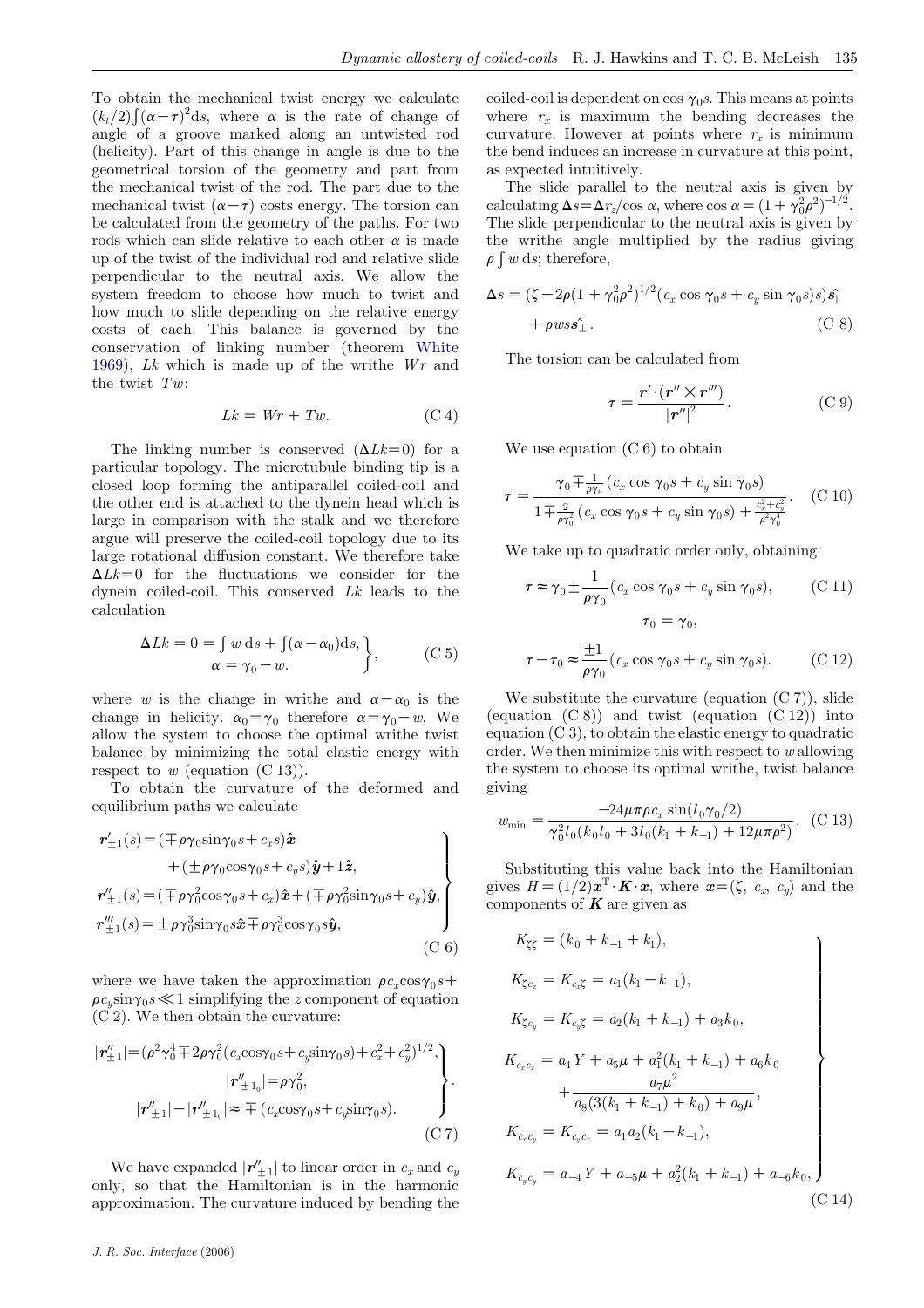where

$$
a_1 = -\rho l_0 (1 + \gamma_0^2 \rho^2)^{1/2} \cos\left(\frac{\gamma_0 l_0}{2}\right),
$$
  
\n
$$
a_2 = -\rho l_0 (1 + \gamma_0^2 \rho^2)^{1/2} \sin\left(\frac{\gamma_0 l_0}{2}\right),
$$
  
\n
$$
a_3 = 2\rho l_0 (1 + \gamma_0^2 \rho^2)^{1/2} \left(\frac{1}{l_0 \gamma_0} \cos\left(\frac{\gamma_0 l_0}{2}\right)\right)
$$
  
\n
$$
- \frac{2}{l_0^2 \gamma_0^2} \sin\left(\frac{\gamma_0 l_0}{2}\right),
$$
  
\n
$$
a_{\pm 4} = \frac{\pi \rho^4}{4} \left(l_0 \pm \frac{1}{\gamma_0} \sin(\gamma_0 l_0)\right),
$$
  
\n
$$
a_{\pm 5} = \frac{\pi \rho^2}{2\gamma_0^2} \left(l_0 \pm \frac{1}{\gamma_0} \sin(\gamma_0 l_0)\right),
$$
  
\n
$$
a_{\pm 6} = \rho^2 l_0^2 (1 + \gamma_0^2 \rho^2)
$$
  
\n
$$
\left(\frac{1}{6} \pm \left(\frac{\sin(\gamma_0 l_0)}{2\gamma_0 l_0} + \frac{\cos \gamma_0 l_0}{l_0^2 \gamma_0^2} - \frac{\sin \gamma_0 l_0}{l_0^3 \gamma_0^3}\right)\right),
$$
  
\n
$$
a_7 = -48\pi^2 \rho^4 \sin^2\left(\frac{\gamma_0 l_0}{2}\right),
$$
  
\n
$$
a_8 = \gamma_0^4 l_0^2,
$$
  
\n
$$
a_9 = 12\pi \rho^2 \gamma_0^4 l_0.
$$
  
\n(C 15)

We then obtain the free energy and allosteric free energy from equations  $(2.2)$  and  $(2.3)$ .

## APPENDIX D. COILED GEOMETRY: SLIDE, BEND AND TWIST

We now also include a twisting mode. To introduce a fluctuation,  $t$ , in the twist, what we mean is a fluctuation in the helicity,  $\alpha$ , which is made up of some mechanical twist and some torsion and is governed by the conservation of linking number.

$$
\Delta Lk = 0 = \int w \, ds + \int (\alpha + \alpha_t - \alpha_0) ds,
$$
  

$$
0 = w + \alpha + t - \alpha_0,
$$

shows us that the writhe  $w$  must decrease by  $t$ . We, therefore, repeat the calculation as in appendix C but after we have minimized with respect to  $w$  we substitute in, not  $w=w_{\min}$  but,  $w=w_{\min}-t$ . Then we obtain a Hamiltonian of the form  $H = \frac{1}{2}x^{\mathrm{T}} \cdot K \cdot x$ , where  $\mathbf{x} = (\zeta, c_x, c_y, t)$  and  $\boldsymbol{K}$  is a 4×4 matrix with components

$$
K_{\zeta\zeta} = (k_0 + k_{-1} + k_1),
$$
  
\n
$$
K_{\zeta c_x} = K_{c_x\zeta} = a_1(k_1 - k_{-1}),
$$
  
\n
$$
K_{\zeta c_y} = K_{c_y\zeta} = a_2(k_1 + k_{-1}) + a_3k_0,
$$
  
\n
$$
K_{\zeta t} = 0,
$$
  
\n
$$
K_{c_x c_x} = a_4 Y + a_5 \mu + a_1^2(k_1 + k_{-1}) + a_6k_0 + \frac{a_7\mu^2}{a_8(3(k_1 + k_{-1}) + k_0) + a_9\mu},
$$
  
\n
$$
K_{c_x c_y} = K_{c_y c_x} = a_1 a_2(k_1 - k_{-1}),
$$
  
\n
$$
K_{c_x t} = 0,
$$
  
\n
$$
K_{c_y c_y} = a_{-4} Y + a_{-5} \mu + a_2^2(k_1 + k_{-1}) + a_{-6}k_0,
$$
  
\n
$$
K_{c_y t} = 0,
$$
  
\n
$$
K_{tt} = a_{10}(3(k_1 + k_{-1}) + k_0) + a_{11}\mu,
$$

where  $a_1-a_9$  are given by equations (C 15) and

$$
a_{10} = \frac{\rho^2 l_0^2}{12},
$$
  
\n
$$
a_{11} = \pi \rho^4 l_0.
$$
 (D 2)

We then obtain the free energy and allosteric free energy from equations (2.2) and (2.3).

### APPENDIX E. PARAMETERIZATION

The geometry of the dynein is known from electron microscopy imaging by Burgess *et al.*  $(2003, 2004a)$  $(2003, 2004a)$  $(2003, 2004a)$  $(2003, 2004a)$  $(2003, 2004a)$ giving the values in equations  $(E 1)$  and  $(E 2)$ . We take the pitch to be  $13 \text{ nm}$  from [Offer & Sessions \(1995\)](#page-13-0) giving the value in equation (E 3).

The bulk elasticity Young's modulus (the ratio of stress to strain for deformation along a single axis) has typical values of  $Y \sim 10^9 \text{ J m}^{-3}$  for non-crystalline soft matter ([Boal 2002\)](#page-12-0). The persistence length of a rod of isotropic elasticity and transverse moment of inertia I is  $l_p = \frac{YI}{k_B T}$ . For long alkanes  $l_p \sim 0.5$  nm, F-actin  $l_p \sim 10 \mu m$ , and microtubules  $l_p \sim 1$ –6 mm ([Boal 2002\)](#page-12-0). Therefore  $Y \sim 10^9 \text{ J m}^{-3}$  for most filaments [\(Boal](#page-12-0) [2002](#page-12-0)). We expect  $l_{\rm p}$  and Y of an alpha helix to be less than that for microtubules and actin but more than long alkanes.

We investigated an estimate of the persistence length of an alpha helix by considering the normal modes of a simple polyalanine alpha helix with 100 residues (since the coil–coil helices in dynein are about this long). We used the Nmode program in AMBER (Case et al[. 2004\)](#page-12-0). We used a distance dependent dielectric constant to model solvent implicitly. We set the mass matrix to the identity to calculate the nonmass weighted eigenvalues. This gave a frequency of  $\nu' = 1.56$  amu<sup>1/2</sup> cm<sup>-1</sup> for the lowest mode (bend). The eigenvalue is, therefore,  $\lambda' = 2\pi(v')^2 = 2.3 \times 10^{-5}$  kg s<sup>-2</sup>,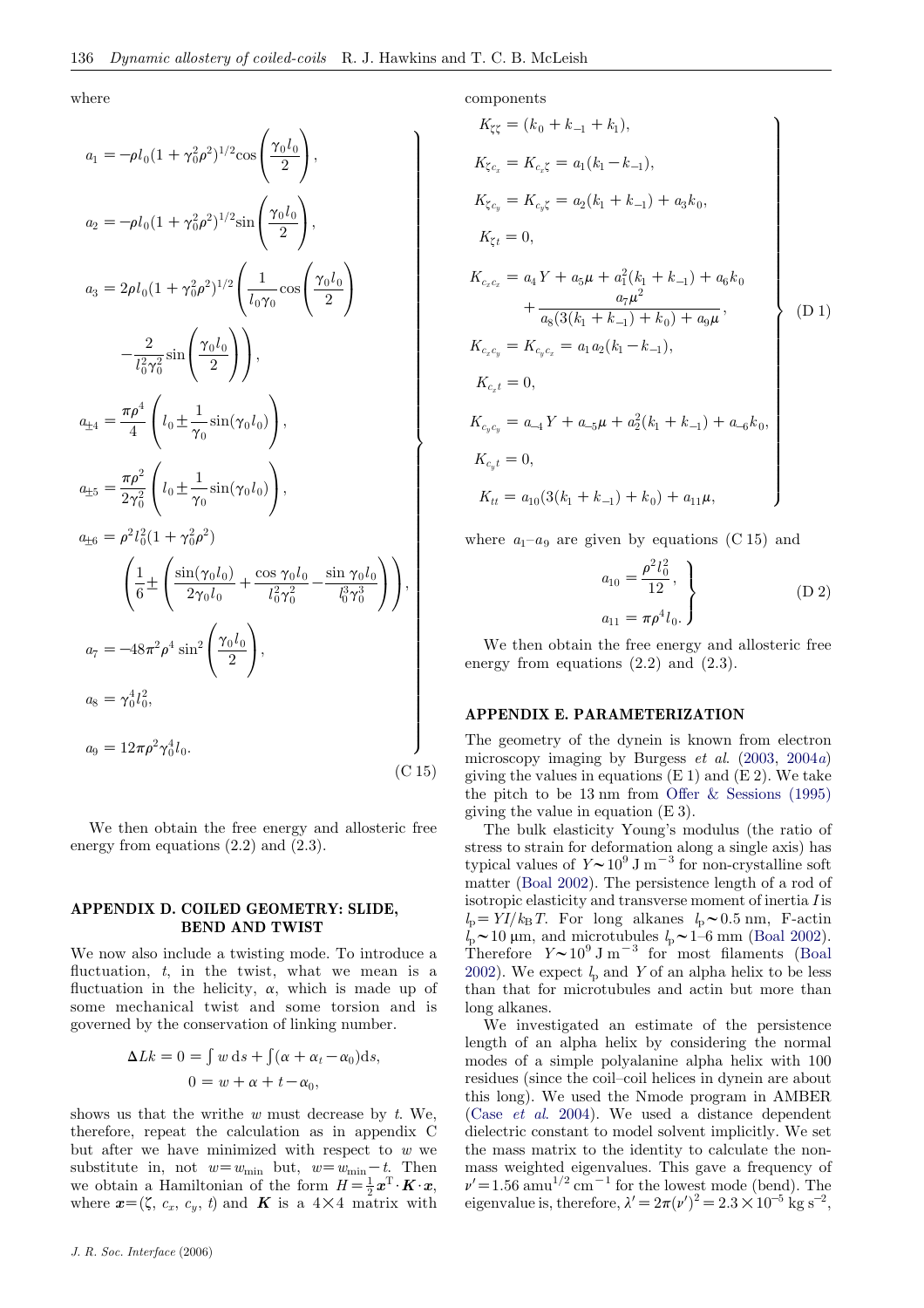<span id="page-12-0"></span>

Figure 16. Diagram to show geometry of the lowest normal mode (bend) used to calculate the Young's modulus Y of an alpha helix from the NMA using AMBER.



Figure 17. Diagram to show geometry of the lowest twist normal mode used to calculate the shear modulus  $\mu$  of an alpha helix from the NMA using AMBER (a) The lowest twist mode of rod of length l. The straight groove (dashed line) becomes twisted (solid line). (b) Looking at the rod end on (radius  $\rho$ ). The twist is described by the angle  $\phi$  and the displacement of end atom is  $\delta$ .

which is equal to the effective spring constant for the mode  $k_{\rm sp} = 2.3 \times 10^{-5}$  J m<sup>-2</sup>. Reading off the amplitude of displacement of the end atom from the eigenvector calculated by Nmode we find  $\delta_e = 0.066 \text{ Å}$ , and the displacement of the middle atom is  $\delta_{\rm m}=0.037$  Å. From geometry (see figure 16) the radius of maximally excited curvature  $R \approx l^2/8(\delta_e + \delta_m)$ . We use this to find  $R=2.9 \text{ }\mu\text{m}$ . Using  $H = (1/2)\lambda'\vec{x}^2 = (1/2) \text{ } YI(1/R)^2$ , where  $|x|^2 = 1 \text{ Å}^2$  (the unit eigenvector of the force constant matrix in AMBER has units of  $\AA$ ) we obtain  $Y = 2.5 \times 10^9$  J m<sup>-3</sup>, in line with our expectations. This corresponds to persistence length  $l_p = YI / k_B T = 30$  nm. A regular polyalanine helix may provide an upper bound to Y for the less regular dynein helix.

We expect the shear modulus  $\mu$  to be the same order of magnitude as Y. We used the polyalanine normal mode analysis to estimate  $\mu$  from the lowest twisting mode. The non-mass normalized constant gave us a frequency of  $\nu' = 6.5 \text{ cm}^{-1} \text{ amu}^{1/2}$ . The end atom is found to be displaced by  $\delta$ =0.066 Å for the lowest twisting mode. From geometrical considerations (see figure 17)  $\partial \phi / \partial s \approx 2\delta / \rho l = 1.7 \times 10^6 \text{ m}^{-1}$ . From  $H = (1/2)\lambda' |x|^2 =$  $(1/4)\mu\pi\rho^4l(\partial\phi/\partial s)^2$  we obtain  $\mu=\lambda'|x|^2l/2\pi\delta^2\rho^2=$  $9.1 \times 10^8$  J m<sup>-3</sup>.

The adhesive resistance to mutual sliding  $k_0$  will be due to the hydrophobic effect which holds the two alpha helices together in a coiled-coil. To estimate the magnitude of this we take the surface tension of an oil water interface giving typically  $T=5\times10^{-2}$  J m<sup>-2</sup> (Boal 2002). The change in energy due to sliding  $\Delta s$  is then  $\Delta E = T w \Delta s = (1/2) k_0 \Delta s^2$ , where w is the width of the hydrophobic stripe which we take to be of the order of  $\Delta s$  so  $k_0 \sim 0.1$  J m<sup>-2</sup> (equation (E 6)).

To estimate the order of magnitude of  $\kappa_{+1}$  we calculate the effect of introducing charges which cause the clamping by the Coulomb interaction energy  $q^2/4\pi\epsilon_0 r$ , where q is the charge. We take the separation between charges  $r$  to be  $\rho$ . We equate the change in coulomb interaction energy to the energy of sliding  $\Delta s$ to obtain

$$
\frac{1}{2}k_1(\Delta s)^2 = \frac{q^2}{4\pi\epsilon_0} \left( \frac{1}{(\rho^2 + (\Delta s)^2)^{1/2}} - \frac{1}{\rho} \right),
$$
  

$$
k_1 \approx \frac{q^2}{4\pi\epsilon_0 \rho^3}.
$$

[Koonce & Tikhonenko \(2000\)](#page-13-0) investigate the effect of alanine substitutions of conserved charge residues in the microtubule binding region of dynein. They find there are four charged residues, which affect the ATPstimulated release of dynein from microtubules. It may be that these charges are the ones which form our  $k_1$ . We, therefore, take  $q=4e$ . This gives us an estimate of  $\kappa_1 = k_1/k_0 = 590$ . As a conservative estimate we take  $\kappa_{\pm 1}$ =100 so  $\kappa_{\pm 1}$  is two orders of magnitude larger than  $k_0$ .

We write here, for convenience, all the parameters used:

 $2\pi$ 

$$
l_0 = 15.5 \text{ nm} = 1.55 \times 10^{-8} \text{ m}, \qquad \text{(E 1)}
$$

$$
\rho = 0.5 \text{ nm} = 5.00 \times 10^{-10} \text{ m}, \qquad (E \ 2)
$$

$$
\gamma_0 = \frac{2\pi}{h_0} = \frac{2\pi}{13 \text{ nm}} = 4.8 \times 10^8 \text{ m}^{-1}, \qquad \text{(E 3)}
$$

$$
Y \sim 2.5 \times 10^9 \text{ J m}^{-3}, \tag{E4}
$$

$$
\mu \sim 9.1 \times 10^8 \text{ J m}^{-3}, \tag{E 5}
$$

$$
k_0 \sim 0.1 \, \text{J m}^{-2}, \tag{E 6}
$$

$$
\kappa_{\pm 1} = \frac{k_1}{k_0} = 100. \tag{E 7}
$$

#### **REFERENCES**

- Boal, D. 2002 Mechanics of the cell. Cambridge: Cambridge University Press.
- Burgess, S. A., Walker, M. L., Sakakibara, H., Knight, P. J. & Oiwa, K. 2003 dynein structure and power stroke. Nature 421, 715–718. ([doi:10.1038/nature01377.\)](http://dx.doi.org/doi:10.1038/nature01377)
- Burgess, S., Walker, M., Sakakibara, H., Oiwa, K. & Knight, P. 2004a The structure of dynein-c by negative stain electron microscopy. J. Struct. Biol. 146, 205–216. ([doi:10.](http://dx.doi.org/doi:10.1016/j.jsb.2003.10.005) [1016/j.jsb.2003.10.005.\)](http://dx.doi.org/doi:10.1016/j.jsb.2003.10.005)
- Burgess, S. A., Walker, M. L., Thirumurugan, K., Trinick, J. & Knight, P. J. 2004b Use of negative stain and singleparticle image processing to explore dynamic properties of flexible macromolecules. J. Struct. Biol. 147, 247-258. ([doi:10.1016/j.jsb.2004.04.004.\)](http://dx.doi.org/doi:10.1016/j.jsb.2004.04.004)
- Case, D. et al. 2004 AMBER 8. San Francisco: University of California.
- Cooper, A. & Dryden, D. T. F. 1984 Allostery without conformational change—a plausible model. Eur. Biophys. J. Biophys. Lett. 11, 103–109. ([doi:10.1007/BF00276625.\)](http://dx.doi.org/doi:10.1007/BF00276625)